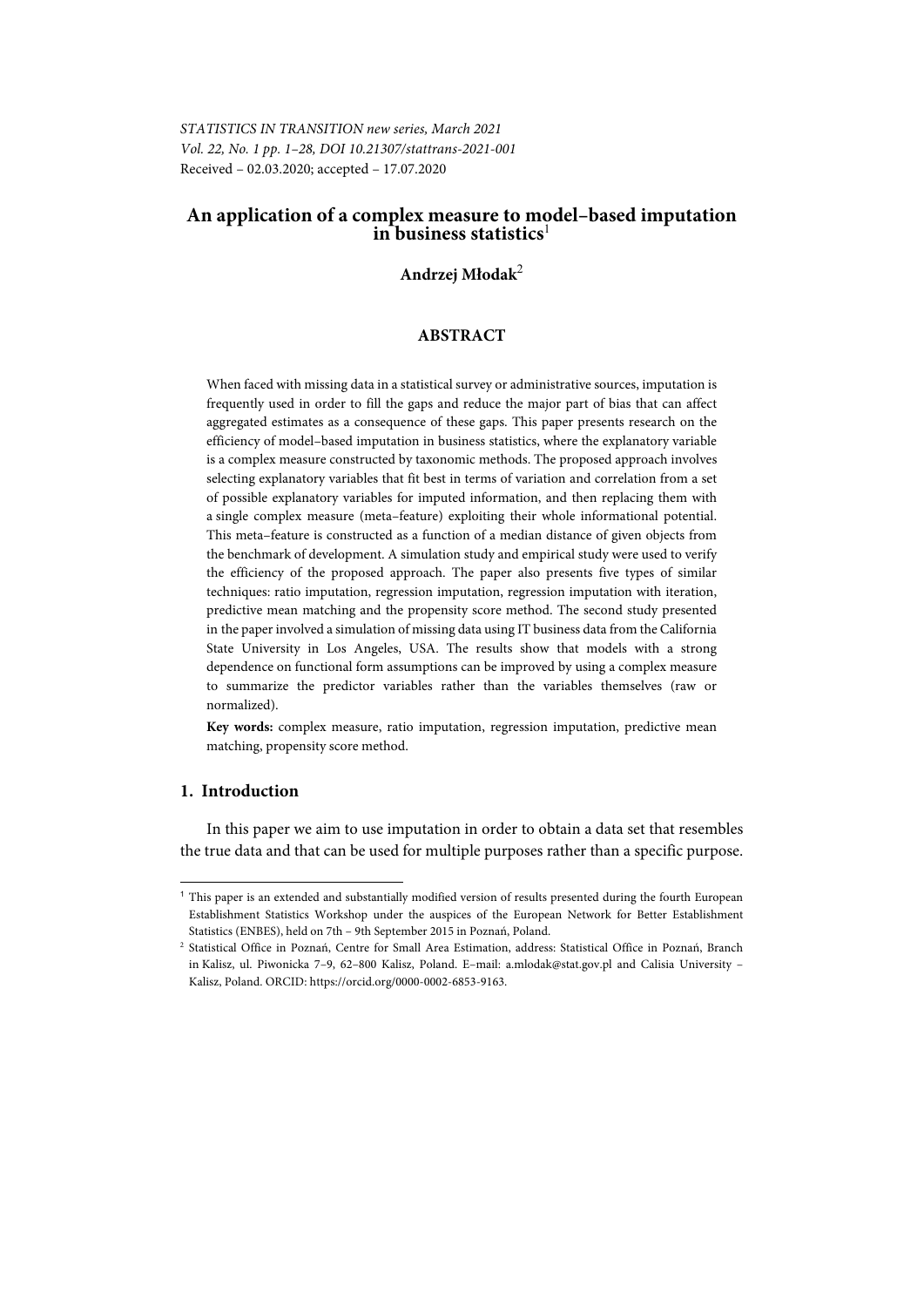This is a common aim at national statistical institutes and other institutes that collect and disseminate statistical data (cf. e.g. De Waal *et al.* (2011)). For example, in order to protect the privacy of individual respondents and avoid disclosure of sensitive information, the actually collected data may not be released. Instead a national statistical institute may then opt to release imputed data that resemble the actually collected data as much as possible. Therefore, some tools of the statistical disclosure control (e.g. perturbative methods or construction of synthetic data) are, in fact, based on imputation models (cf. Hundepool *et al.* (2012)). The imputation is very important especially in the dissemination of microdata. It is because in official statistics (and not only here) a growing demand on detailed microdata has been observed in the last decades. Therefore, the production of maximally informative and secure microdata becomes crucial.

The main focus of this paper is to study the efficiency of the use of a complex measure as an auxiliary variable in some methods of model–based imputation, especially for business statistics. The complex measure reflects the diversification of objects (e.g. economic entities) in terms of a complex social or economic phenomenon, described by many variables. A measure of this kind is constructed in such a way as to ensure that information contained in the variables and mutual relationships between them are maximally exploited, which traditional models of dependency – i.e. regression function – can overlook (cf. e.g. Młodak (2014) or Malina and Zeliaś (1998)).

Using the proposed complex measure instead of using several auxiliary variables leads to a loss of less information. From a purely theoretical point of view, using the proposed complex measure instead of using several auxiliary variables cannot lead to better estimates. If it does, it means that the full potential of the imputation methods using several auxiliary variables is not used. However, from a practical standpoint, there are some compelling reasons for using the proposed complex measure, such as (1) for some imputation methods using a single complex measure instead of several auxiliary variables may be easier to implement in practice (this certainly holds for imputation methods that were designed for a single auxiliary variable, such as ratio imputation) and (2) in a single complex measure it may be easier to take outliers into account than in several auxiliary variables for which one would have to use multivariate outlier techniques. The additional motivation of the use of such an approach is that users of statistical information are looking now mainly for the provision of complex characteristics of macro–domains, such as, e.g. the labour market, infrastructure, environment, etc.

The proposed approach involves selecting from a set of possible explanatory variables for imputed information the best ones in terms of variation and correlation (called *diagnostic features*) and then replacing them with a single complex measure (called also the *meta–feature*) exploiting their whole informational potential.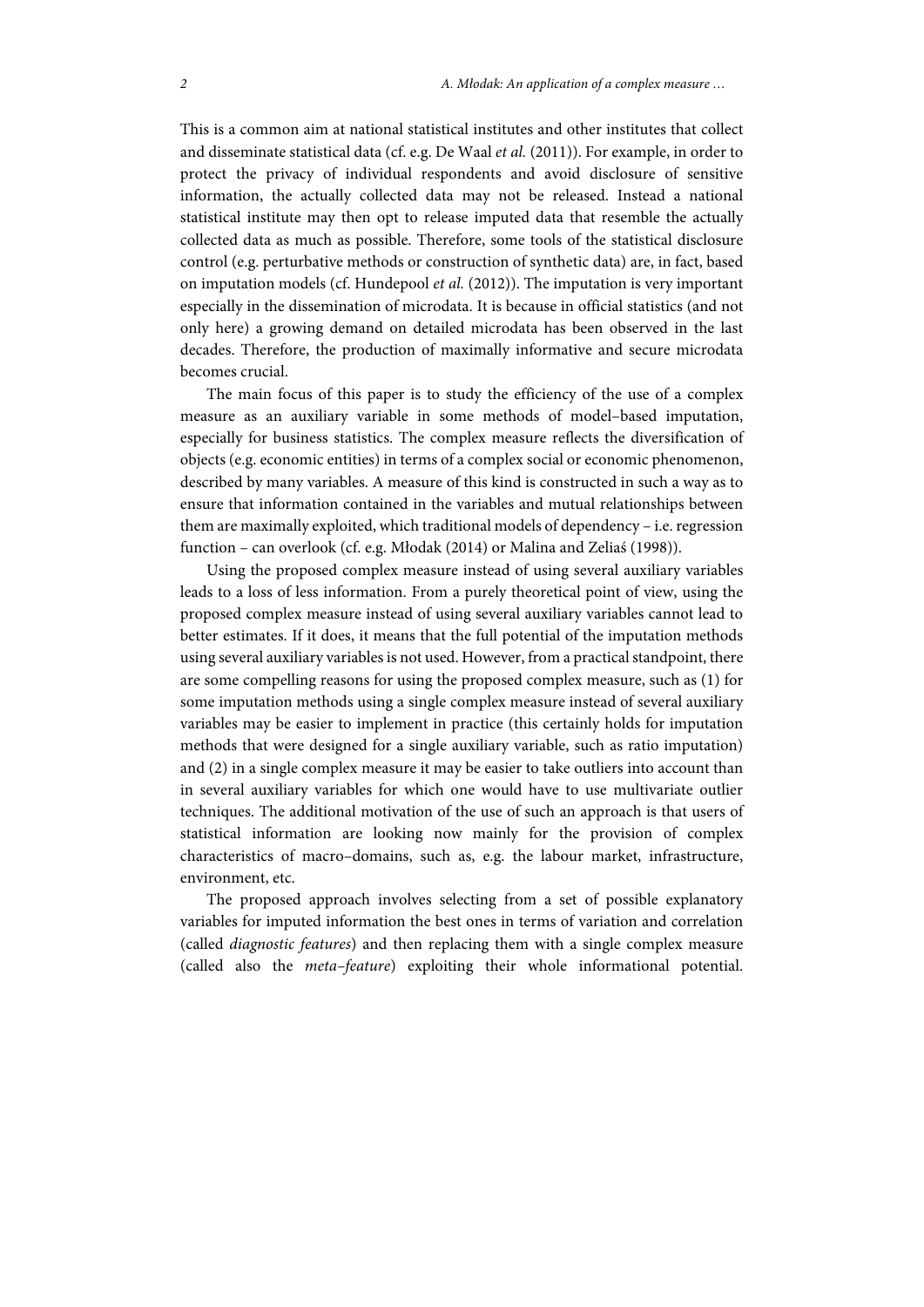This complex measure is constructed as a function of median distance of objects described by normalized diagnostic features from the benchmark of development, i.e. artificial object 'ideal' from the analysed point of view. The normalisation is performed using the Weber median (called sometimes also  $L_1$ –median or geometric median) being a point of multidimensional space minimizing the sum of Euclidean distances from the points representing given objects. In this way the resulting imputation models are simpler: they are less computationally demanding and easier to interpret, while being sufficiently efficient. Here, the utility of this solution will be verified using the following methods of model–based imputation: ratio imputation, regression imputation, regression imputation with iterative extension, predictive mean matching and propensity score method. Empirical analysis is conducted here using both simulated and real data. The assumptions of simulation account for circumstances most often observed in business statistics. That is, the values of variables were drawn from the multivariate log–normal distribution with relevant parameters such that the auxiliary variables are mutually correlated as little as possible and maximally – with the target variable. The missing data were modelled using the missing at random (MAR) approach taking into account the impact of auxiliary variables into lack of data for the target one. The efficiency of imputation is assessed using the estimates of precision (MSE of target parameter estimation using imputed data) decomposed into three components, including the term connected with the "pure" imputation effect. The MSE in the presented imputation should be not greater than when all original data are used and minimal as a measure of the precision of estimation.

This paper is structured as follows. In Section 2 we present the assumption and methods of selection of diagnostic variables in the taxonomic model as well as the construction of the complex measure on their basis using the Weber median and other ordinal statistics. Next, Section 3 provides a short description of the analysed model– based imputation methods and Section 4 discusses tools of quality assessment used in our investigation (i.e. approximate estimation of imputation precision). Section 5 contains methodology of conducted simulation study and its results. An empirical study which involved a simulation of missing data using IT business data from the California State University in Los Angeles, USA is presented in Section 6. Finally (Section 7) some conclusions are collected.

These results expand on some issues not included in the final version of relevant sections of "Handbook on Methodology for Modern Business Statistics", edited by L. Willenborg, S. Scholtus and R. van de Laar (Collaboration in Research and Methodology for Official Statistics), created in 2014 within the ESSnet (European Statistical System network) initiative MeMoBuSt (Methodology for Modern Business Statistics), but which were investigated during that project.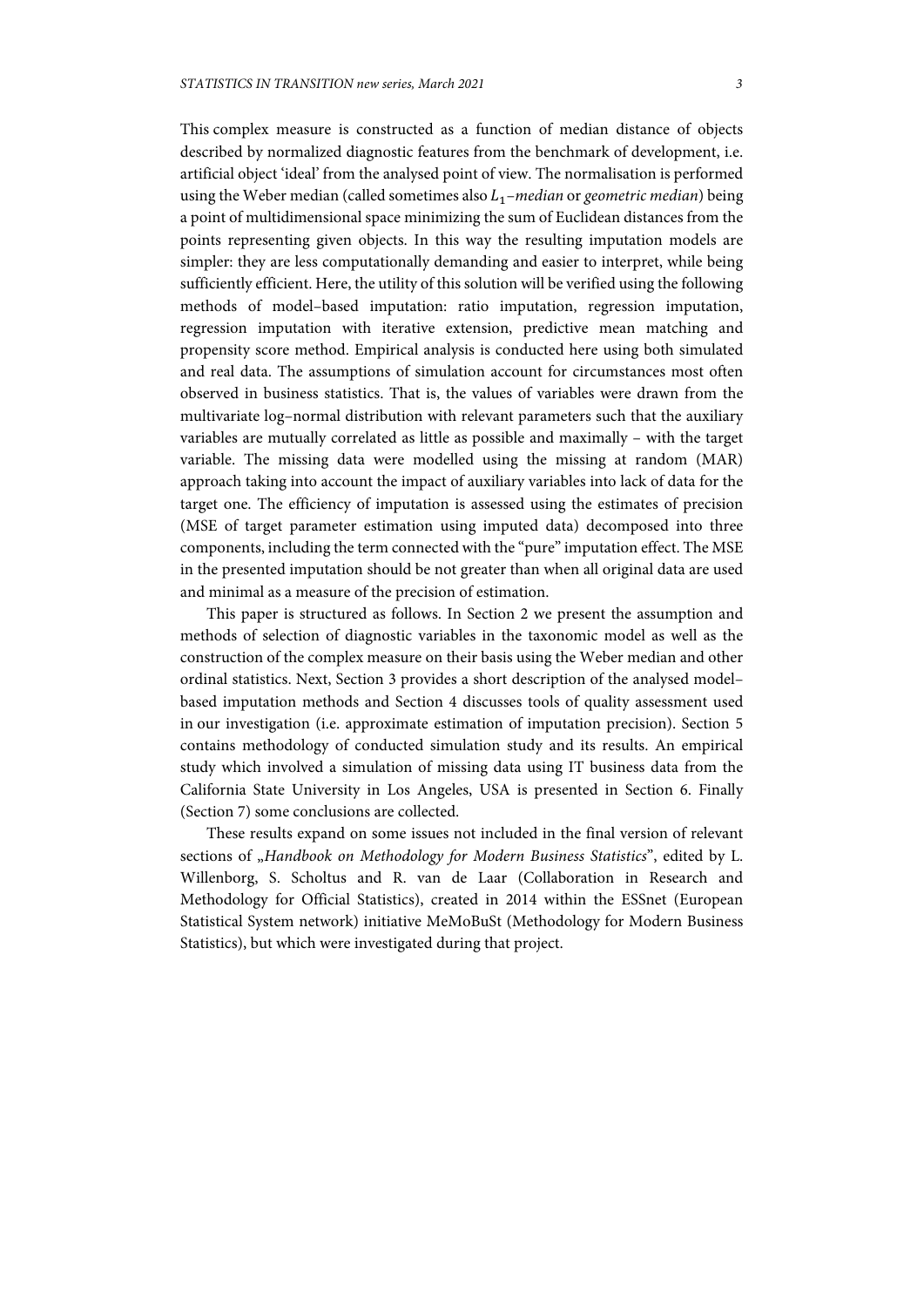## **2. Construction of the complex measure**

The complex measure is aimed at efficient creation of a single variable containing the information potential of many collected variables describing a composite social or economic phenomenon in given objects (e.g. economic entities). The construction of the complex measure consists of the following steps, described also (although in terms of interval data) by Młodak (2014).

*Step 1. Choice of variables and data collection*: one should use information which properly describes the subject of research. The collected variables containing such information should be measurable, complete and comparable. To improve data comparability, they should have the form of indices (i.e. need to be calculated per capita, per 1 km2 , per 1000 inhabitants, per enterprise, etc.). Keeping values expressed in absolute numbers (e.g. number of economic entities, total revenues, etc.) can lead to some distortion of results – some (often not numerous) objects are (by their nature or specific circumstances) characterized by values much greater than others (e.g. large cities versus rural areas). The use of indices (relatively small, from elsewhere) substantially reduces the scale–dependency of the whole procedure. Of course, if the final complex measure is used to impute or estimate values of some other target variable, the variable used to construct the complex measure should be strictly connected with the target variable.

*Step 2. Verification of variables:* firstly, the elimination of variables that are not efficient in discrimination of objects, i.e. dropping variables for which the absolute value of the coefficient of variation (CV) is smaller than an arbitrarily established threshold (usually 0.1 – cf. Młodak (2014)) is conducted. Such variables are regarded as not showing the diversification of the analysed objects and hence they are dropped. This procedure is justified by the assumption that taxonomic methods are applied to phenomena where the clear diversification of the analysed objects is expected and then complex measures should reflect such diversification. Next, variables are verified in terms of correlation – we eliminate variables that are too correlated with others (and, hence, carry similar information). Here the inverse correlation matrix method was used. Its diagonal entries belong to  $[1, \infty)$  (cf. e.g. Neter, Wasserman and Kutner (1985)). If some of them are too large (more often greater than 10) then relevant variables are regarded as 'bad'. They can be eliminated, but not necessarily all. That is, if there are more than one 'bad' variable then one should exactly analyse correlations between such variables and on the basis of such a comparison make elimination which is as sparing as possible (i.e. as few variables as possible should be dropped) and simultaneously guarantees a sufficiently weak correlation of the remaining variables. The correlation verification requires then some subjectivity in taking decisions about elimination. In the case when the final complex measure will be used as an auxiliary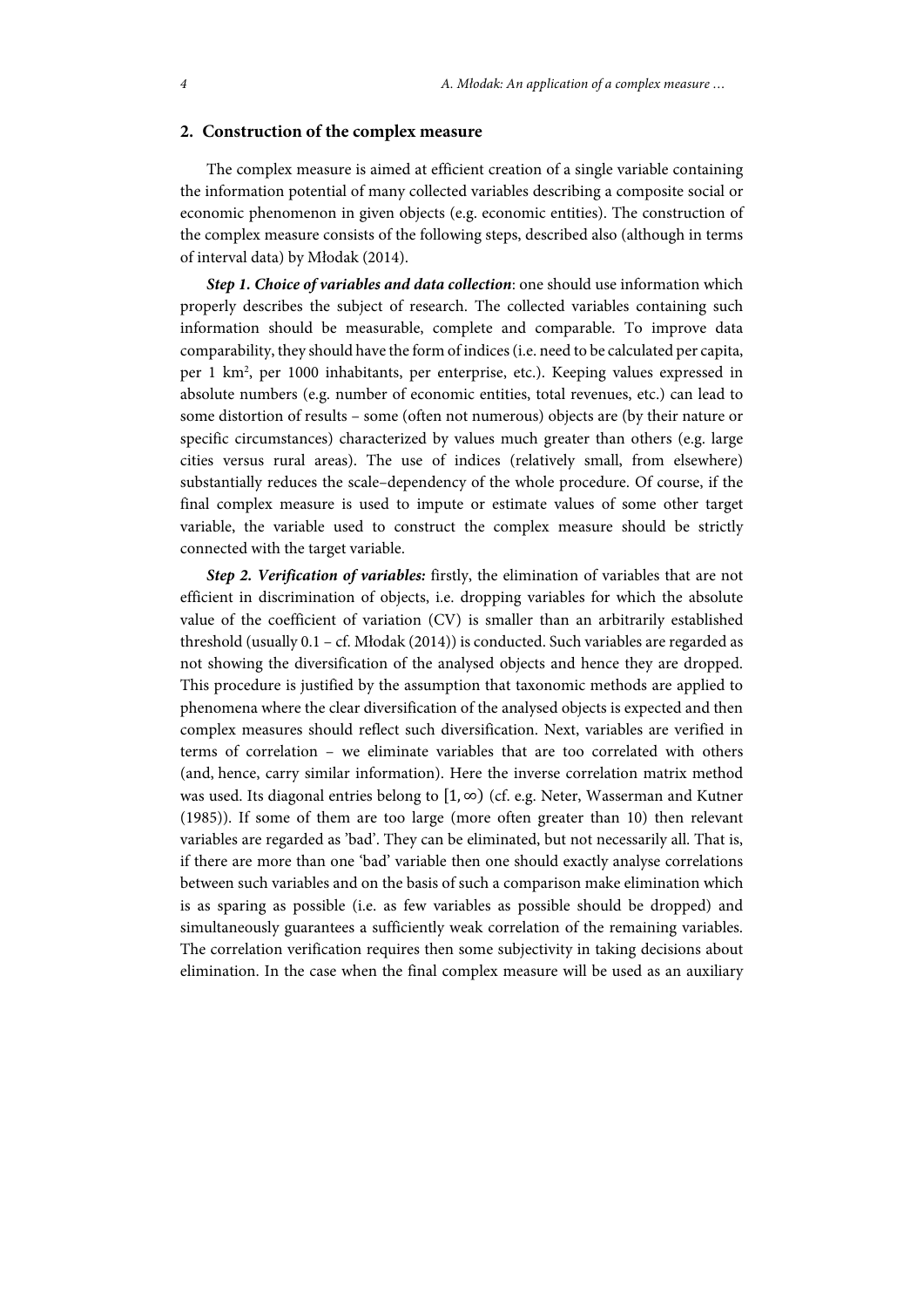variable in the imputation or estimation model, the correlation verification is conducted usually taking into account also the correlation of possible diagnostic variables with the target one. That is, when the analysis of the correlation matrix analysis does not allow to take unambiguous decision about elimination of some 'bad' variables, the ones whose correlation with the target one is smaller than others are removed. This approach, proposed by Malina and Zeliaś (1998), exploits mutual connections between features. It is very important because the economy is a 'system of connected vessels' and therefore the variables should be perceived not separately, but rather jointly – as a whole. The set of variables which remains after verification is called the *set of diagnostic features*. Thus, each object is described by values of diagnostic features  $X_1, X_2, ..., X_m$  and is represented by the point  $\gamma_i = (x_{i1}, x_{i2}, ..., x_{im}) \in \mathbb{R}^m$ , where  $x_{ij}$  denotes the value of diagnostic feature  $X_i$  for *i*-th object,  $i = 1,2,..., n, j =$  $1, 2, ..., m$ .

*Step 3. Identification of the character of diagnostic features (variables after verification):* considering the impact of variables on the situation of an entity with respect to a phenomenon of interest, we can distinguish three types of variables:

- *stimulants* the higher the value, the better the situation of an object in this context (e.g. average monthly revenue or Gross Domestic Product per capita),
- *destimulants* higher values indicate a deterioration of the entity's situation,
- *nominants* variables which behave like stimulants below a certain critical point and may switch to being destimulants after crossing it. That is, below this point this feature has the characteristic of being a stimulant and above it – a destimulant. Or on the contrary – greater values (and simultaneously smaller than the optimum) are 'worse' whereas smaller (but greater than the optimum) are regarded as being 'better'.

The critical point for nominant can be identified by own experience or by consultation with famous experts. An alternative – and more formal – approach in this respect could be based on the Cramér–von Mises or Anderson–Darling test – the critical point will refer then to the extremum of theoretical distribution best adjusted to the empirical data (if it is U–shaped, of course).

Destimulants and nominants are converted into stimulants by taking their values with opposite signs (in the case of nominants this is done only to the part with destimulative properties).

*Step 4. Normalization of features*, aimed at obtaining a comparable form of diagnostic variables. There are many forms of normalization (see e.g. Zeliaś (2002)). To exploit all connections between them it is good to use the Weber median, i.e. the vector  $\xi = (\xi_1, \xi_2, ..., \xi_m) \in \mathbb{R}^m$  minimizing the sum of Euclidean distance from points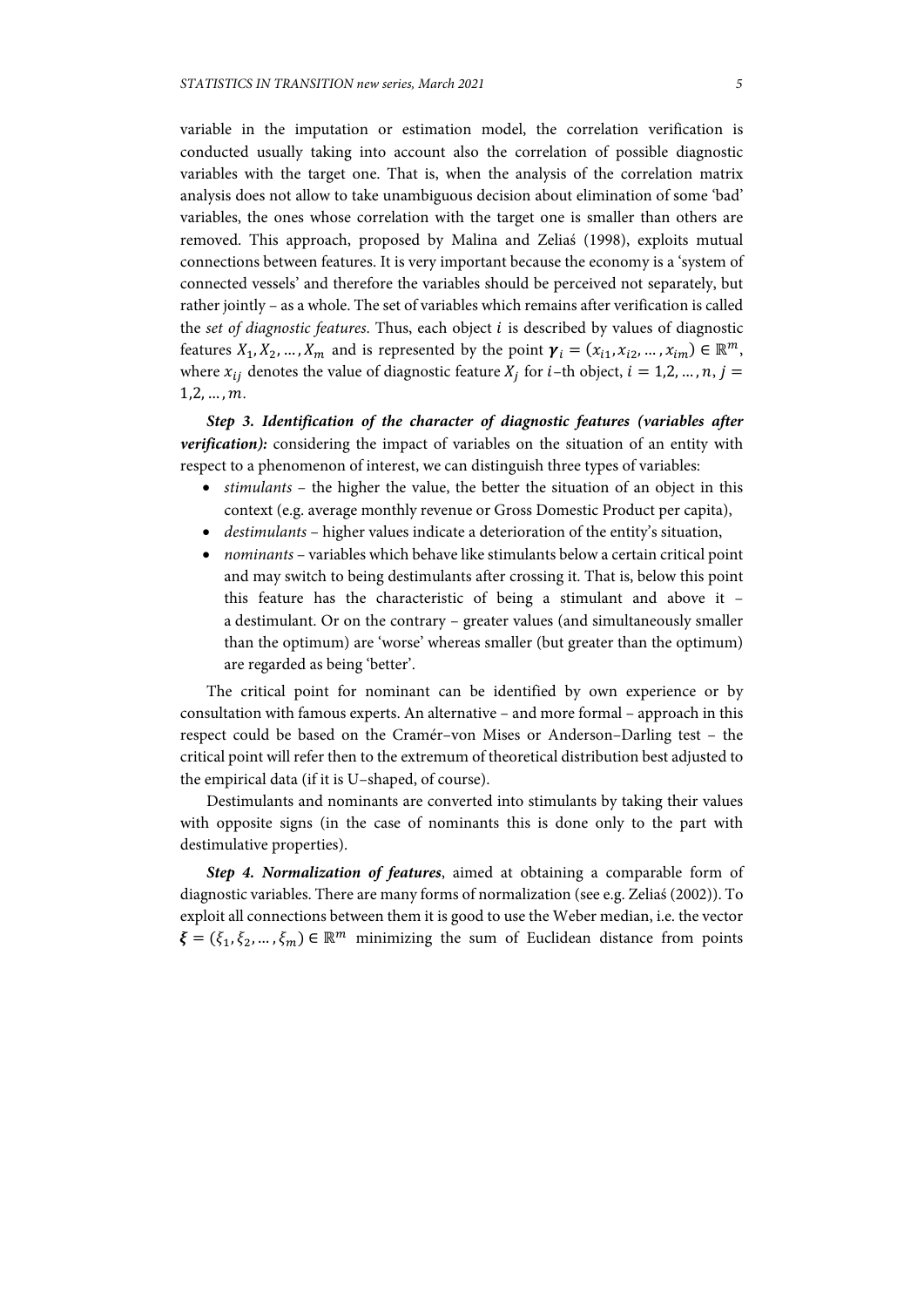$\gamma_1, \gamma_2, ..., \gamma_n$  reflecting given objects (cf. Młodak (2006)). The normalisation formula is then as follows:

$$
z_{ij} = \frac{x_{ij} - \xi_j}{1.4826 \cdot \text{med}_{l=1,2,\dots,n} |x_{lj} - \xi_j|}, \quad i = 1,2,\dots,n, \ j = 1,2,\dots,m. \tag{1}
$$

Recall that (cf. Rousseeuw and Leroy (1987)) a probabilistic premise for the use of the constant 1.4826 (approximatively equal to  $1/(\varphi^{-1}(3/4))$ , where  $\varphi$  is a distribution function of the normal distribution with an expected value of zero and a standard deviation equal to 1), is the fact that if  $Y_1, Y_2, ..., Y_k$  are independent and identically distributed random variables having the normal distribution with a mean  $\mu$  and a variance  $\sigma^2$  ( $\sigma > 0$ ), then  $E(1.4826 \cdot \text{mad}(Y_1, Y_2, ..., Y_k)) \approx \sigma$  for sufficiently large natural *k* (which gives approximative standardization), where mad( $Y_1, Y_2, ..., Y_k$ ) =  $\text{med}_{i=1,2,...,k} | Y_i - \text{med}(Y_1, Y_2, ..., Y_k) |$  is the median absolute deviation of variables  $Y_1, Y_2, ..., Y_k$ . As we can see, the expression  $\text{med}_{i=1,2,...,n} |x_{ij} - \xi_j|$  used in (1) is a special modification of the median absolute deviation of  $X_i$ , i.e. mad $(X_i)$ , where the classical median was replaced with the respective coordinate of the Weber median. To approximate the Weber median, Vandev (2002) proposed the iterative algorithm based on the Newton–Raphson procedure.

The normalisation (1) leads to minimization of scale–dependency of the final results of the procedure: the properties of Weber and classical median as well as relative character of the input variables ensures that outlying is usually strongly reduced without loss of information contribution.

*Step 5. Definition and determination of the taxonomic benchmark of development* **–** an artificial, ideal object is defined, with which others are compared. As it was noted by Młodak (2014), this object is usually described by the most desirable values of particular diagnostic features (in the normalized version). Because all diagnostic features are stimulants, one can assume that the benchmark is defined as being represented by the vector  $\boldsymbol{\psi} = (\psi_1, \psi_2, ..., \psi_m)$ , where

$$
\psi_j = \max_{i=1,2,...,n} z_{ij}, \quad j = 1,2,...,m.
$$

Therefore, the object described by those values is regarded as being 'ideal'. This method can be perceived as being endogenic, because the benchmark is constructed on the basis of the internal properties of the analysed empirical model<sup>3</sup>.

*Step 6. Computation of distances of entities from the benchmark.* A distance being a function of the absolute differences between the respective values for a given object

 3 Alternatively, the benchmark can be defined also in an exogenous manner, i.e. arbitrarily and independently from properties of the data and the model. Such approach can be justified by some commonly adopted standard occurring in some fields. For example, if we analyse some data concerning environmental protection, the values of the benchmark can be assumed as being represented by relevant thresholds of allowable pollution generated by factories established by the European Commission and valid in the European Union.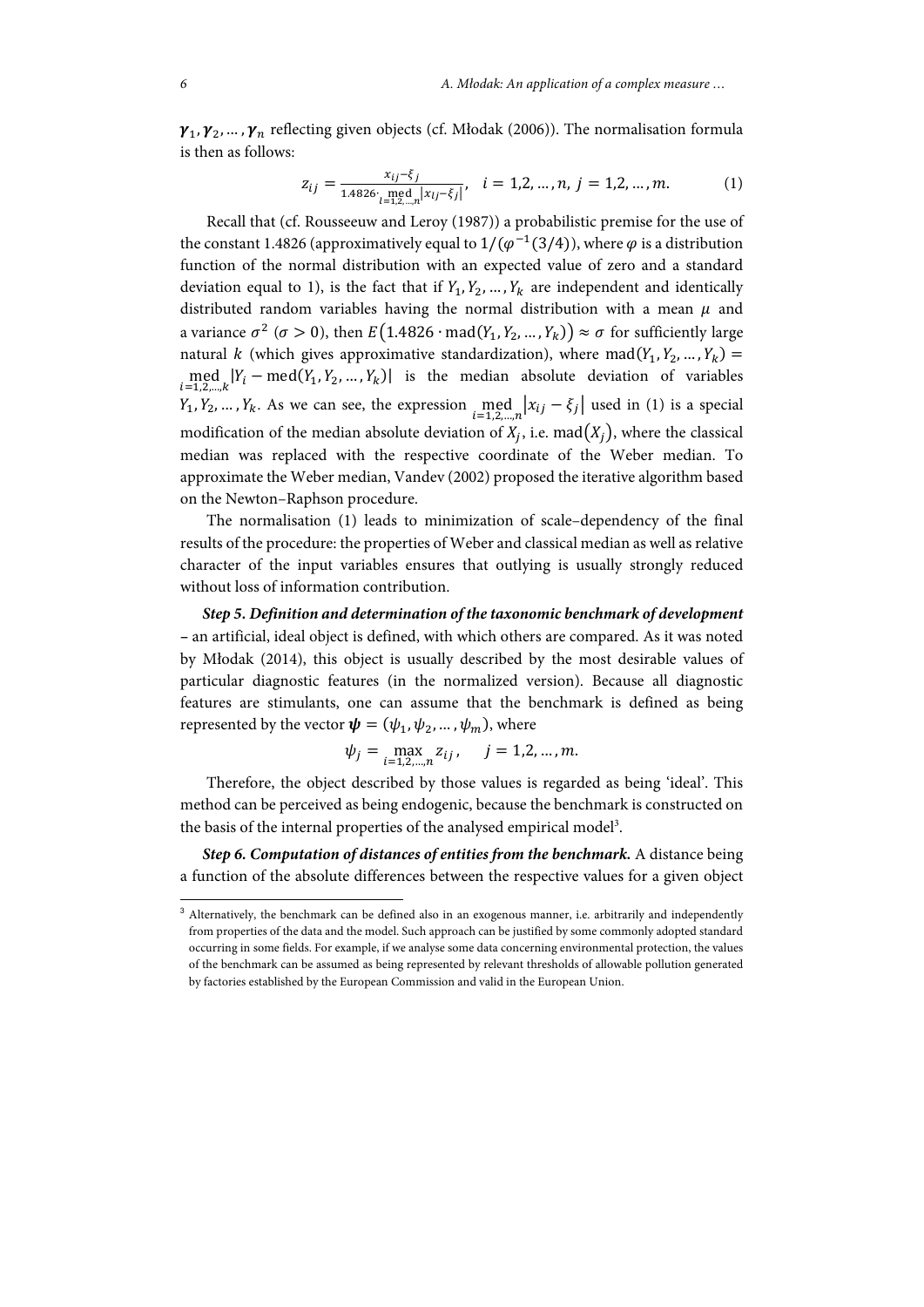and for the benchmark is used here. Of course, it should be nonnegative, reflexive and symmetric to be well defined. There are many ways to define it. Now we use the median distance:

$$
d_i = \text{med}_{j=1,2,...,m} |z_{ij} - \psi_j|, \quad i = 1,2,...,n.
$$

*Step 7. Determination of a synthetic measure.* The synthetic measure  $\eta$  =  $(\eta_1, \eta_2, ..., \eta_n)$  is constructed as a statistical function of distances of analysed objects from the benchmark. The central point of this construction is a postulate that this measure should be a continuous function of a position of the distance of a given object from the benchmark taking into account the general extreme values of such a distance in the model. In our studies it is based on median and median absolute deviation of distances. The synthetic measure enables then to better identify possible outliers, where the analysed situation is especially difficult. That is, we put

$$
\eta_i = 1 - \frac{d_i}{\text{med}(d) + 2.5 \cdot \text{mad}(d)},\tag{2}
$$

 $i = 1,2,...,n$ ,  $\mathbf{d} = (d_1, d_2,...,d_n)$ , mad $(\mathbf{d}) = \text{med}_{i=1,2,...,n} |d_i - \text{med}(\mathbf{d})|$ , where 2.5 is called the *robust threshold value*. It ensures that  $[0, med(d) + 2.5 \cdot mad(d)]$  represents approximatively the 90% confidence interval for  $d$ . It allows for achieving sufficient robustness of  $\eta$  to outliers (cf. Rousseeuw and Leroy (1987)). The values belong usually to the interval  $[0,1]$ . Only in special extreme cases (i.e. when an object is a strong outlier) they can be negative. The highest the value of the index (2), the better the situation in the investigated context.

The aforementioned construction can be applied in many circumstances without strong general restrictions except for strict connection with the subject of interest (of which – for imputation and estimation) with the variable to be imputed/estimated and relevant quality of the input data. They should:

- be unambiguously and precisely defined,
- describe the analysed phenomenon as exhaustively as possible,
- maintain proportionality of representing partial phenomena,
- provide measurable, available and complete statistical information for all investigated objects.

Of course, the thresholds of proper variability and sufficiently small correlation should be carefully established. The use of statistics of observations (such as 'classical' median or the Weber median) allows for an increase in the resistance to extreme, but a few, outliers. Some difficulties with application of the Weber median may occur when the complex measure will be constructed for several consecutive periods in time. Irregular perturbations at only few point may result in a large change of the position of the Weber median (cf. Durocher and Kickpatrick (2009)). However, it concerns only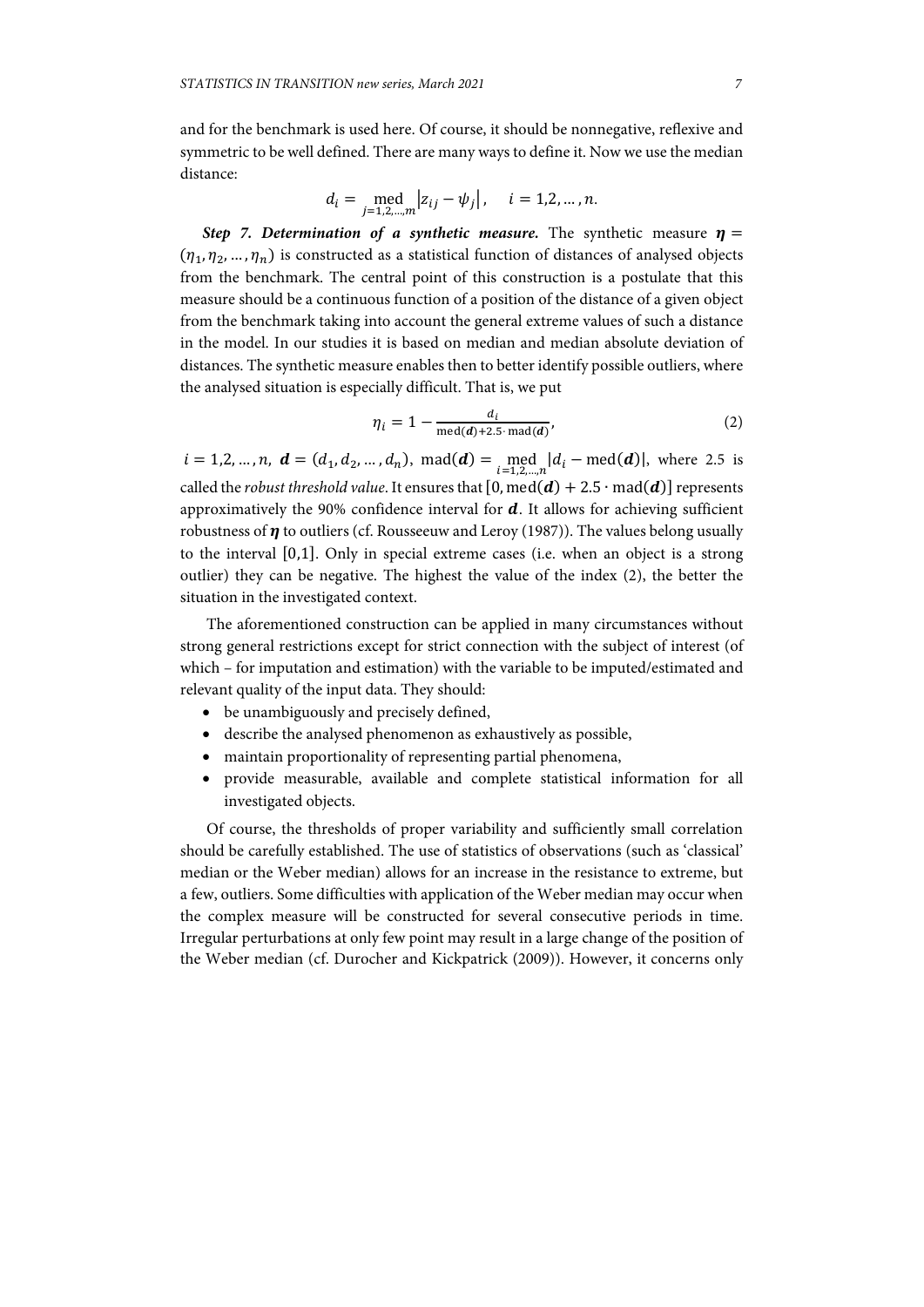the situation on the plane ( $\mathbb{R}^2$ ) when the change is neither along nor almost along the ray starting at previous Weber median and going through previous location on a given point (i.e. if change of  $\pmb{\gamma}_i$  into  $\pmb{\gamma}_i'$  is that  $\pmb{\gamma}_i'$  is located on – or very close to – the ray  $\pmb{\theta} \pmb{\gamma}_i^{\rightarrow}$ , where  $\theta$  is the Weber median of  $\gamma_1, \gamma_2, ..., \gamma_n$ ). In practice, however, such a situation occurs very rarely: the taxonomy based on the Weber median is most efficient when it uses at least three diagnostic features (i.e. when  $m \geq 3$ ); on the other hand, changes in the consecutive periods in time are usually relatively small. Moreover, the Weber median is unique for  $n \geq 3$  and  $m \geq 2$  (cf. e.g. Milasevic and Ducharme (1987)). Otherwise, it is assumed to be equal to the classical median.

The advantages of the construction are as follows:

- the complex measure provides clearly interpretable information about the whole multivariate phenomenon,
- owing to standardization and normalization it is independent of differences between diagnostic variables in the impact on the general situation of an object and in the scale of measurement,
- it exploits maximally possible connections between diagnostic features even those which cannot be statistically quantified and – in the case of imputation or estimation – also with the target variable,
- it contains the maximum information potential of particular diagnostic variables,
- $\bullet$  its distribution is in some sense a resultant of distributions of diagnostic variables (of which in terms of variation).

The last two properties can be arguments showing greater benefits coming from the use of the complex measure then, e.g. the Principal Component Analysis (PCA) – (cf. e.g. Jolliffe (2002)). The PCA generates usually several components each of them being often of the other quality expressed by the share in total common variance. In this case, the first of them, i.e. the one whose share is the greatest, is usually assumed as the complex measure. In practice, however, the loss of original variation borne in this way is often rather considerable. Moreover, in extremal situations the shares can be even equally distributed among components obtained by PCA. In contrary to PCA, the presented complex measure reflects a variation and shape of distribution of diagnostic features as maximally as possible. Similarly, the lasso regression (cf. e.g. Tibshirani (1996)), which – by the constraint for coefficients of regression – tends to marginalize some possible auxiliary variables, seems to be in the investigated context slightly doubtful: it poses a risk of omitting some important (although maybe statistically less significant) information. In examples given by Tibshirani (1996) sometimes even over a half of primarily considered auxiliary variables were omitted as their coefficients were zeros. The complex measure enables to avoid – to a large extent – such unnecessary loss of useful information.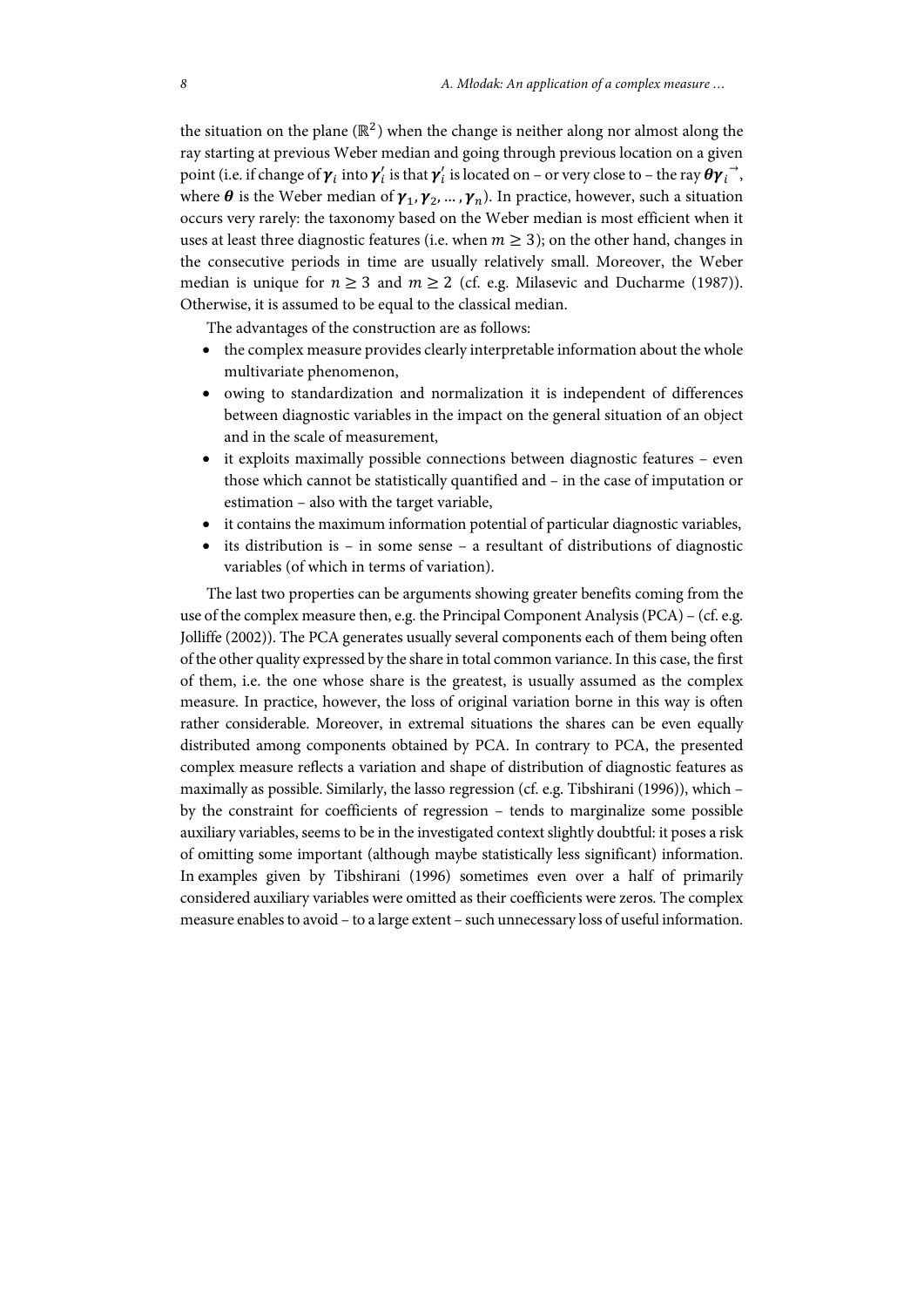## **3. Investigated methods of model–based imputation**

Now, we describe briefly the methods of model–based imputation analysed in the paper and possibilities of implementation of the complex measure to them.

### **3.1. Ratio imputation**

*Ratio imputation* consists in replacing missing values with the value of a known auxiliary variable multiplied by the ratio of some descriptive summary statistics of the variable with the missing value (e.g. mean, median or sum) and the relevant statistics for the auxiliary variable. It is tacitly assumed here that the ratio of the values of these variables for a given unit is the same as the ratio of some 'total' values of these two variables. For example, if data about the value of sales for an enterprise are missing, but its total expenditure amounts to  $\epsilon$ 20,000, mean sales for the whole analysed group of enterprises which the given one belongs to is  $\epsilon$ 30,000 and the mean expenditure is  $€21,000$ , then the predicted value of sales is computed as  $20,000\times(30,000/21,000)$  =  $20,000\times(10/7) = \text{\textsterling}28,571.43$ . Of course, depending on current circumstances, instead of summary statistics we can also use in this context relevant values for a higher level of data aggregation (i.e. the total value for a given NUTS unit). There are also some special cases of ratio imputation such as, e.g. its weighted option, suggested by Arcaro and Yung (2001).

If there are several variables which are strictly connected with the imputed one, we can optimize the choice of the variable to be used for the imputation, e.g. by analysing the distribution of the known values of the imputed variable and appropriate values of the possible auxiliary variable (e.g. using the Wilcoxon signed rank or Cramér – von Mises – in the version for two samples – test). The auxiliary variable, for which such a 'trimmed' distribution is closest to the distribution of the known value of the variable to be imputed, will serve as the basis for the ratio imputation. Other – and faster – possibility is to compute the Pearson's correlation coefficient and chose such a variable which is most correlated with the target one. These methods do not, however, guarantee an exploitation of the whole information potential concerning the connections between original variables. Therefore, the use of the complex measure  $\eta$  seems to be desirable in this situation.

The quality of this type of imputation depends, first of all, on the degree of association between imputed and auxiliary variables. The stronger it is, the better the adjustment of imputed values is. The usefulness of this attempt depends on the availability of an appropriate auxiliary variable. The variance is much less biased than in the case of mean imputation.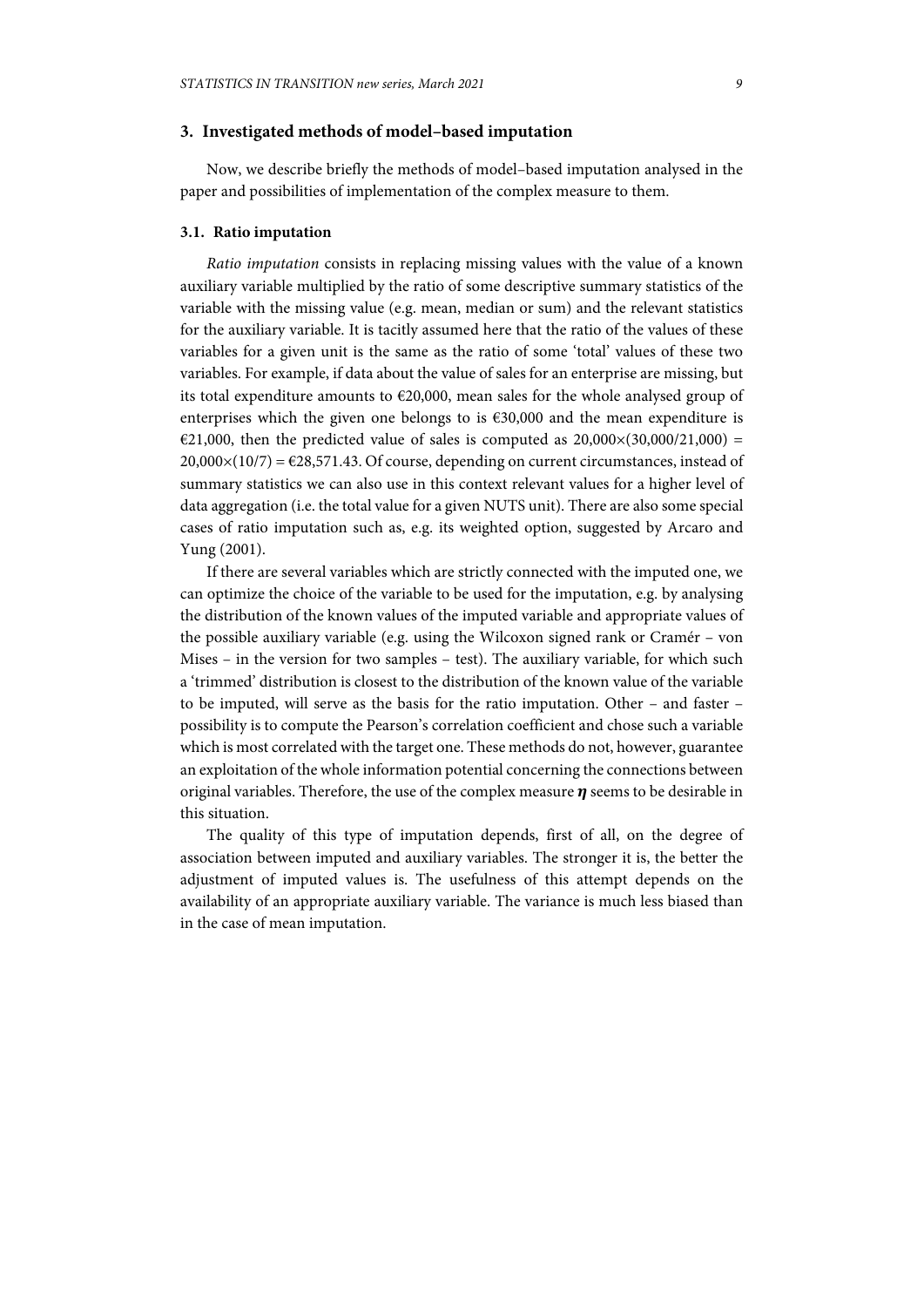#### **3.2. Regression imputation**

The main idea of the *regression imputation* is that missing values are replaced with predicted values established using a specific regression equation constructed on the basis of available data for the variable with gaps (as the value of the dependent variable resulting from the regression model) and some fully available auxiliary variables treated as explanatory variables. This approach is aimed at predicting missing values in such a way that the imputed value should be as close as possible to the unknown value. In this context it is very important to include in the model as many explanatory variables as possible (provided, however, they are not strongly correlated). This action can significantly improve the quality of prediction. Such a construction seems to be technically sophisticated and its application requires much more time than many other imputation methods (e.g. in comparison with the situation when the regression equation is constructed separately for each variable to be imputed). Of course, this method does not guarantee that the implants will be fully plausible values, but one can expect that the deviation of implants from their appropriate expectations will be relatively at their lowest.

The basic regression model is given by:

$$
Y = \beta_0 + \sum_{j=1}^{m} \beta_j X_j + \varepsilon \tag{3}
$$

where  $Y = (y_1, y_2, ..., y_n)$  is the target variable with gaps,  $X_1, X_2, ..., X_m$  ( $m \in \mathbb{N}$ ) – auxiliary variables and  $\boldsymbol{\varepsilon} = (\varepsilon_1, \varepsilon_2, ..., \varepsilon_n)$  – the disturbance. OLS estimator of coefficients has the form  $\widehat{\boldsymbol{\beta}} = (\mathbf{X}_r^T \mathbf{X}_r)^{-1} \mathbf{X}_r^T Y_r$ , where  $\widehat{\boldsymbol{\beta}} = (\widehat{\beta}_0, \widehat{\beta}_1, ..., \widehat{\beta}_m)$ ,  $\mathbf{X}_r$  and  $Y_r$ are matrix  $X = [x_{ij}], x_{i0} = 1, i = 1,2,...,n, j = 0,1,2,...,m$  and vector Y restricted only to those units  $r_1, r_2, ..., r_q, r_l \in \{1, 2, ..., n\}, l = 1, 2, ..., q, q < n$ , for which data on Y are available, respectively<sup>4</sup>.

One can formulate now a question: how to choose the auxiliary variable? The basic criterion in this respect should be that the strict connection with the target variable must be retained. But to effectively conduct these types of imputation, each such variable should provide a unique and large information resource. Duplicating information should be avoided. It means that we have to establish such a set of variables which are mutually weakly correlated and simultaneously retain their mutual multivariate connection. This goal may be achieved by using the reversed correlation matrix and its analysis described in Section 2 (step 2). Instead of many auxiliary variables, we can use one, the complex measure (2) containing information provided

l

<sup>4</sup> Of course, if data on the analysed variable were collected in a sample survey and some population value is to be imputed/estimated, one can include survey weights to the OLS estimator of  $\beta$ . It will be then of the form  $\hat{\beta}$  =  $(\mathbf{X}_r^{\mathrm{T}} \mathbf{W}_r \mathbf{X}_r)^{-1} \mathbf{X}_r^{\mathrm{T}} \mathbf{W}_r Y_r$ , where  $\mathbf{W}_r = \text{diag}(w_{r_1}, w_{r_2}, ..., w_{r_k})$  is the matrix of sampling weights restricted to those units for which data on  $Y$  are available.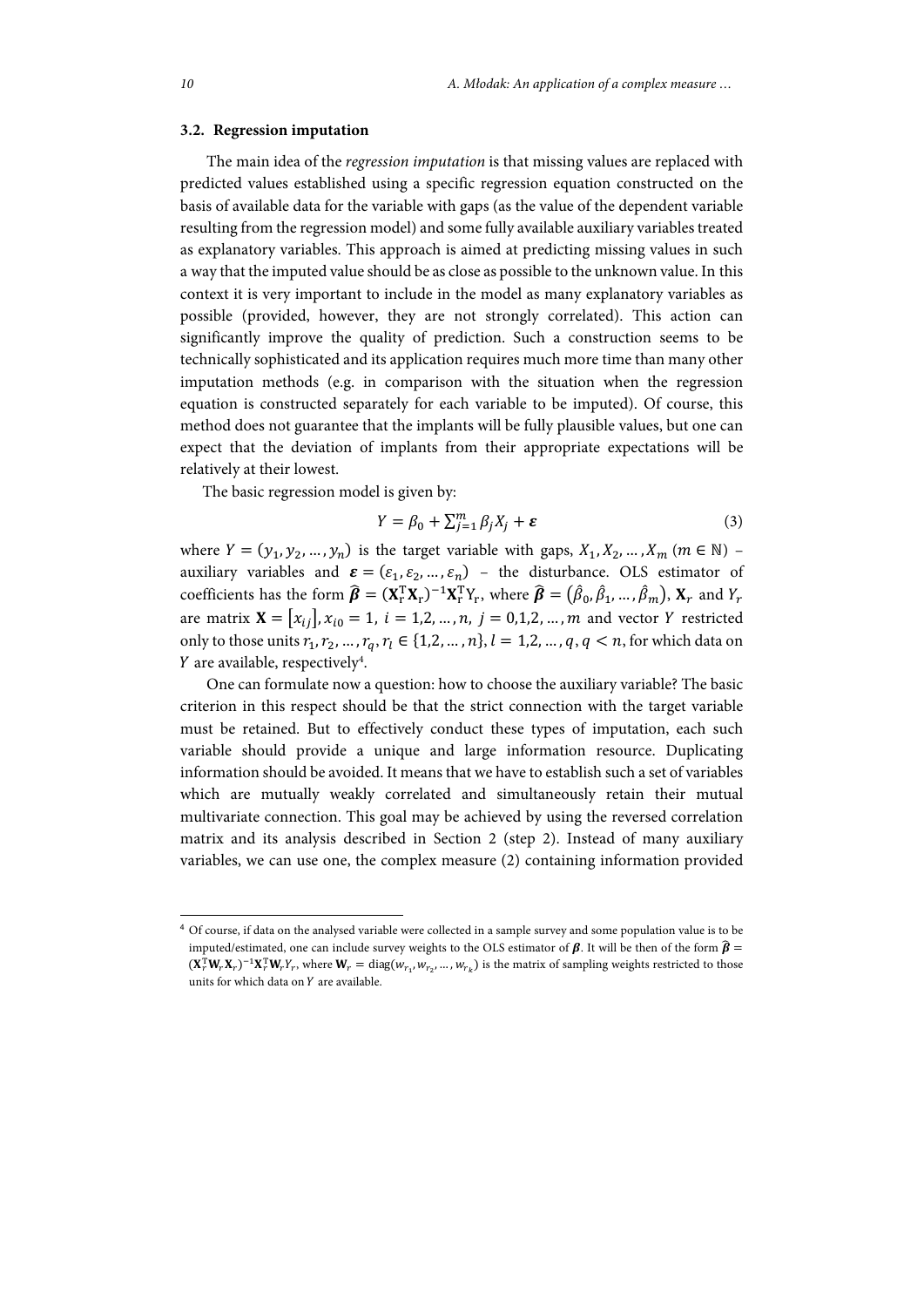by auxiliary variables and taking their connections into account. That is, the model (3) takes the form

$$
Y = \beta_0 + \beta_1 \eta + \varepsilon. \tag{4}
$$

In fact, the regression imputation is the generalized ratio imputation.

Next three methods have a specific form. They are based on iterative algorithms generating successive approximates of implants to obtain results of sufficient quality. Therefore, in fact, they are special cases of multiple imputation – an approach consisting of producing a number of complete data sets from the incomplete data by imputing the missing data finite number of times by some assumed model-based method. Then, each completed data set is analysed and the results are combined to achieve final imputed values and related inference (cf. Rubin (1987)).

#### **3.3. Regression imputation with iterative extension**

*Regression imputation with iterative extension* seems to be an efficient improvement of the relevant classical approach. Let  $\hat{\sigma}^2 V$  (where  $V = (X_r^T X_r)^{-1}$  and  $\hat{\sigma}^2$  is the estimated variance of  $Y$ ) be a covariance matrix for the model with  $Y$  being the explained variable in (3). Determination of imputed values for each imputation is performed such that we start from the model (3) and next new parameters  $\beta_* =$  $(\beta_{*0}, \beta_{*1}, ..., \beta_{*m})$  and  $\hat{\sigma}^2_*$  are drawn from the posterior predictive distribution of the parameters. That is, they are simulated from  $(\hat{\beta}_0, \hat{\beta}_1, ..., \hat{\beta}_m),$   $\hat{\sigma}^2$  and  ${\bf V}$ . The variance has the form  $\sigma_*^2 = \hat{\sigma}^2 (n - m - 1) / g$ , where  $g$  is a random number from the  $\chi^2_{n-m-1}$ (chi–square with  $n - m - 1$  degrees of freedom) distribution and  $n$  is the number of non–missing data in Y. The regression coefficients are computed as  $\bm{\beta}_* = \widehat{\bm{\beta}} + \sigma_* \mathbf{V}_{(c)}^{\mathrm{T}}Z$ , where  $\textbf{V}_{(c)}^\text{T}$  is the upper triangular matrix in the Cholesky decomposition of  $\textbf{V}$ , i.e.  $\textbf{V}=$  $\mathbf{V}_{(c)}^{\mathrm{T}} \mathbf{V}_{(c)}$  and Z is a vector of  $k+1$  independent random normal variables (cf. Yuan  $(2010)$ ).

The missing values are then replaced by predictors obtained from the equation

$$
Y_r = \beta_{*0} + \sum_{j=1}^{m} \beta_{*j} X_{rj} + z_r \sigma_*,
$$
 (5)

where  $X_{ri}$  are the values of covariates for such units for which data on Y are unavailable and  $z_r$  is a simulated normal deviate,  $r = 1, 2, ..., n$ . This operation can then be repeated starting from the formula (5) and so on. The number of iterations depends on the assumptions of the quality control (cf. Rubin (1987), Yuan (2010)). The synthetic measure (2) can be here also efficiently applied instead of the set of (sometimes numerous) covariates enabling a simplification of (5) to the form:

$$
Y_r = \beta_{*0} + \beta_{*1} \eta_r + z_r \sigma_*.
$$
 (6)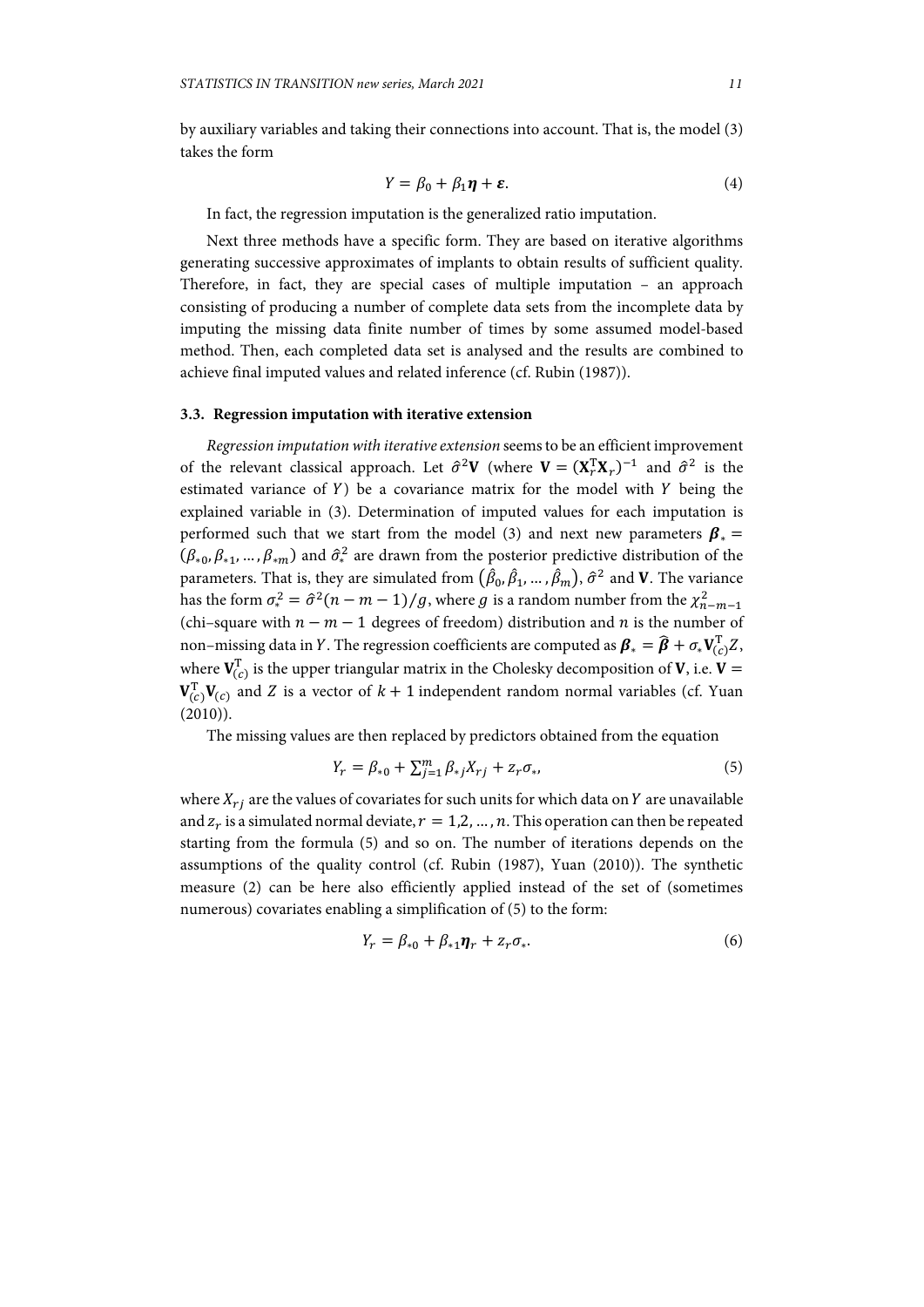#### **3.4. Predictive mean matching**

*Predictive mean matching* is a method similar to the regression method with iterative extension except that instead of the main predictive equation for each missing value it imputes an observed value which is closest to the predicted value from the simulated regression model (cf. Yuan (2010), Horton and Lipsitz (2001)).

#### **3.5. Propensity score method**

*Propensity score method* is another way of applying regression imputation suggested by Little and Rubin (2002) and studied by Yuan (2010). The propensity score is understood as the conditional probability of assignment to a particular treatment, given a vector of observed covariates. In this method, the propensity score is generated for each variable with missing values to indicate the probability of that observation being missing. The observations are then grouped on the basis on these propensity scores and an approximate Bayesian bootstrap imputation (cf. Rubin (1987), p. 124) is applied to each group (Lavori et al. (1995))<sup>5</sup>. With a monotone missing pattern, the following steps described by Yuan (2010) are used to impute values for each variable with missing values:

- 1. Create an indicator variable  $\Lambda$  with the value 0 for observations with missing Y and 1 otherwise.
- 2. Fit a logistic regression model

$$
logit(p) = \beta_0 + \sum_{j=1}^{m} \beta_j X_j + \varepsilon,
$$
\n(7)

where  $p = Pr(\Lambda = 0|X_1, X_2, ..., X_m)$  and logit $(p) = log(p/(1-p)).$ 

- 3. Create a propensity score for each observation to estimate the probability that it is missing.
- 4. Divide the observations into a fixed number of groups (typically assumed to be five) based on these propensity scores. This can be done by arbitrarily establishing some structure of intervals of propensity values and indicating observations whose propensity values belong to such particular intervals.
- 5. Apply approximate Bayesian bootstrap imputation to each group. That is, for a given group, suppose that  $Y_{obs}$  denotes the  $n_1$  observations with nonmissing Y values and  $Y_{mis}$  denotes the  $n_0$  observations with missing Y (where  $n_1 > n_0$ ). Approximate Bayesian bootstrap imputation first draws  $n_1$  observations randomly with replacement from  $Y_{obs}$  to create a new data set  $Y^*_{obs}$ . This is a nonparametric analogy of drawing parameters from the posterior predictive

l

<sup>5</sup> Of course, in the propensity score method not only Bayesian bootstrap can be used. This procedure is, however, most popular and seems to be efficient.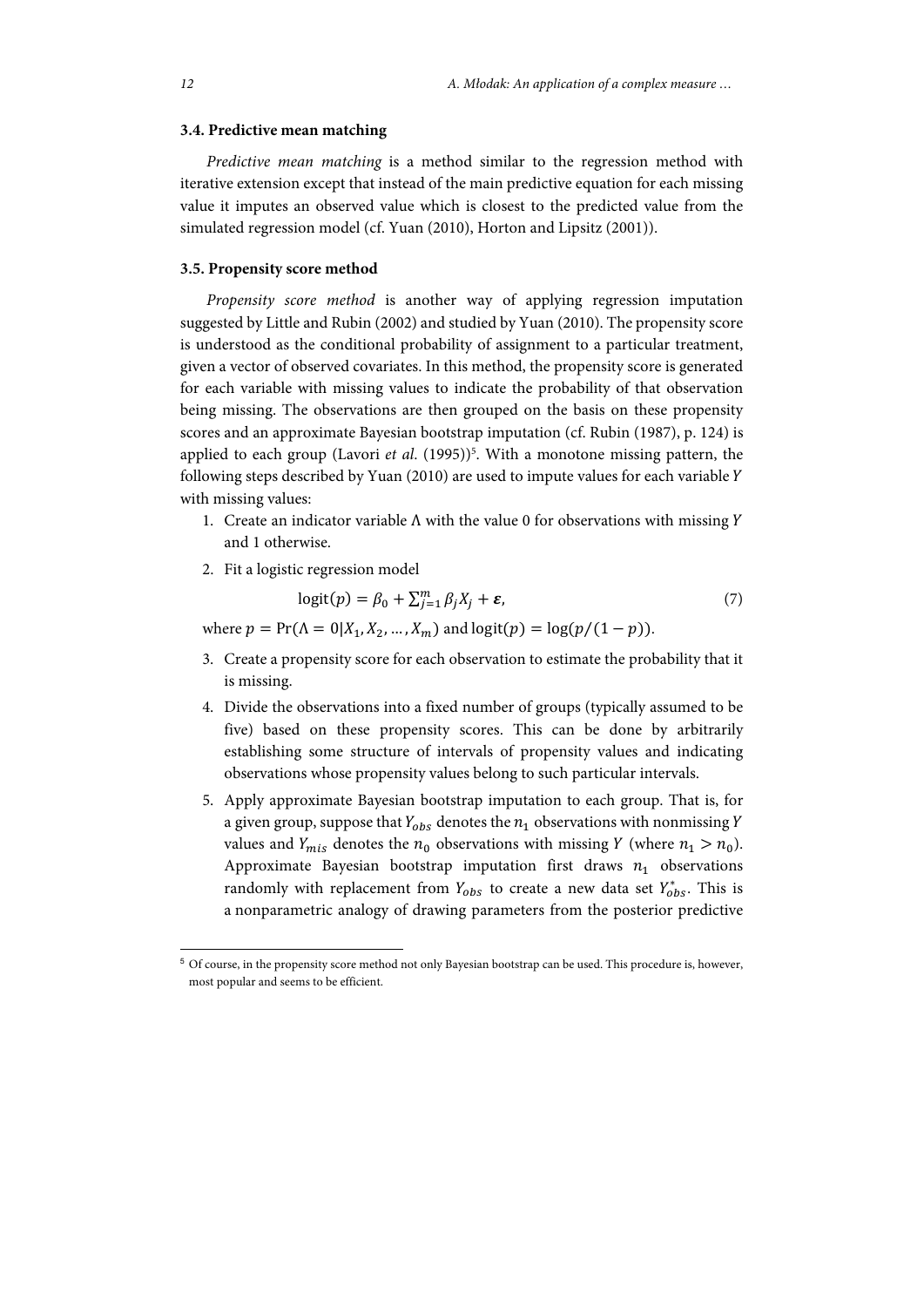distribution of the parameters. The process then draws the  $n_0$  values for  $Y_{mis}$ randomly with replacement from  $Y_{obs}^*$ . These values are implants.

Steps 1 through 5 are repeated sequentially for each variable with missing values. In our analysis also all auxiliary variables will be replaced with one synthetic measure (2), i.e. the formula (7) will take the form

$$
logit(p) = \beta_0 + \beta_1 \eta + \varepsilon. \tag{8}
$$

Yuan (2010) noted that the propensity score method was originally designed for a randomized experiment with repeated measures on the response variables. The goal was to impute the missing values to the response variables. The method uses only the covariate information that is associated with objects for which the imputed variable values are missing. It does not use correlations among variables. It is effective for inferences about the distributions of individual imputed variables, such as univariate analysis, but it is not appropriate for analyses involving relationships among variables, such as regression analysis (cf. Schafer (1999), p. 11). It can also produce badly biased estimates of regression coefficients when data for predictor variables are missing (cf. Allison (2000)).

# **4. MSE and its decomposition based on imputed data**

The value of the imputation used should be evaluated using relevant methods of the quality control. That is, we have to assess whether the imputed values are best fitted and how the estimation precision of the population statistics using imputed data is influenced by adding or not adding disturbance terms to some models of imputations. This assessment can be done both at the stage of a preliminary simulation study or *ex post*, i.e. after performing the whole imputation process. Of course, in the latter case, it is much more difficult due to a shortage of material for efficient comparisons. Now, we will present how to estimate the Mean Squared Error (being a basic measure in this situation) for aggregated statistics based on imputed data.

Let A be the set of units in the sample,  $\widehat{\theta}_A$  be an estimator of  $\theta$  computed using all sample data about the target variable. The variance estimation is strictly connected with  $\theta$ . In general, Särndal (1992) showed that the total variance or – in terms of the theory of estimation – MSE of the estimator  $\hat{\theta}$  of  $\theta$  for the whole population<sup>6</sup>,  $\hat{V} = E(\hat{\theta} - \theta)^2$ , can be decomposed in the sampling, imputation and mixed effect components:

$$
\hat{V} = \hat{V}_{\text{SAM}} + \hat{V}_{\text{IMP}} + 2\hat{V}_{\text{MIX}},\tag{9}
$$

l

<sup>6</sup> In many cases MSE coincides with variance of estimator. However, in a missing–data context due to a bias these two quantities cannot be equivalent. So, here we will use MSE as more informative index of quality.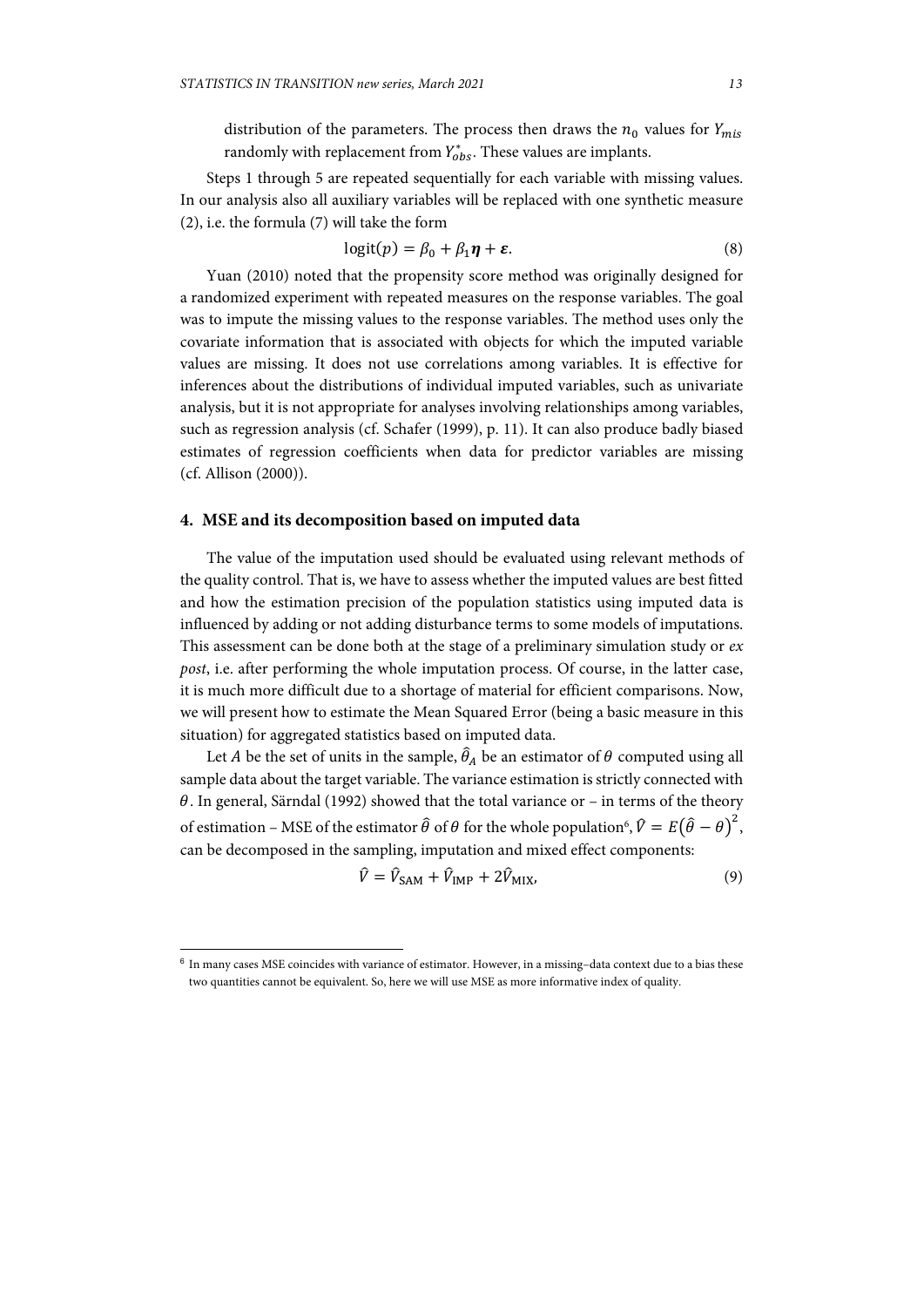where  $\hat{V}_{SAM} = E(\hat{\theta}_A - \theta)^2$ ,  $\hat{V}_{IMP} = E(\hat{\theta} - \hat{\theta}_A)^2$ ,  $\hat{V}_{MIX} = E((\hat{\theta}_A - \theta)(\hat{\theta} - \hat{\theta}_A))$  are the aforementioned components, respectively. The imputation term  $\hat{V}_{\text{IMP}}$  shows the part of variance resulting from expected deviation of imputed values from the true ones. Of course, in a simulation study, these expected values can be approximated by arithmetic means of relevant deviations obtained by the consecutive replications of sampling. J. K. Kim *et al.* (2006) analyse the problem of estimation of MSE in the complex sample design, when imputation is repeated  $q$  times, and derive a formula expressing the difference between the expected value of multiple imputation MSE estimation and the MSE of estimator  $\hat{\theta}$ . They have investigated such models for subpopulations (called also domains) and linear regression models. Arcaro and Yung (2001) propose approximately unbiased statistics for  $\hat{V}_{SAM}$ ,  $\hat{V}_{IMP}$  and  $\hat{V}_{MIX}$  using weighted mean and weighted ratio imputation with weights derived from traditional generalized regression estimator (GREG) for the mean based on relevant auxiliary data. Alternatively, they have analysed the MSE estimator for weighted ratio imputation with specially adjusted jackknife GREG weights as  $\hat{V} = \sum_{j=1}^{h} \frac{n_j^{\nu}}{n_i-1} (\hat{\theta}_j - \hat{\theta})^2$  where  $\hat{\theta}_j$  is the imputation estimator of  $\theta$ , corrected using jackknife weights in the j–th stratum,  $n_j$  is the number of units belonging to this stratum,  $j = 1, 2, ..., h$ , and  $h \in \mathbb{N}$  is the number of strata in the sampling design. Of course, this algorithm is also efficient if instead of strata repetitions of simple random sampling in the simulation study are used, despite the fact that the samples could not be disjoint. Assuming that  $\hat{\theta}$  is unbiased, Kim (2000) proposes unbiased unweighted MSE estimators for regression and ratio imputation models. Fuller and Kim (2005) proved the formula for fully efficient fractionally imputed MSE estimator based on the squared deviation of mean estimator and response probabilities, in particular imputation cells and subpopulations. Similar research for the balanced random imputation has been conducted by Chauvet *et al.* (2011).

In the case of the *ex post* quality control, we have a much more serious problem. Because there is no exact reference platform (the 'true' distribution of the target variable is unknown), it is necessary to rely only on an approximate estimation of imputation precision using approaches (cf. e.g. Andridge and Little (2010), who divide a sample into several complete data sets and, instead of repeated sampling, investigate a division of the population into complete and disjoint data sets and then estimate the MSE). This division might be based on an auxiliary variable (most preferably categorical) strictly connected with the target one. These classes should have approximately equal number of elements. Hence, we can obtain an estimate of error.

However, using decomposition (9) seems to be a better solution. That is, assuming that the units were sampled independently and  $\hat{\theta}_A = \sum_{i \in A} y_i^* / |A|$ , the MSE will be approximated by

$$
\tilde{V} = \frac{1}{|A|^2} \sum_{i \in A} \left( y_i^* - \hat{\theta}_A \right)^2 = \tilde{V}_{\text{SAM}} + \tilde{V}_{\text{IMP}} + 2\tilde{V}_{\text{MIX}},\tag{10}
$$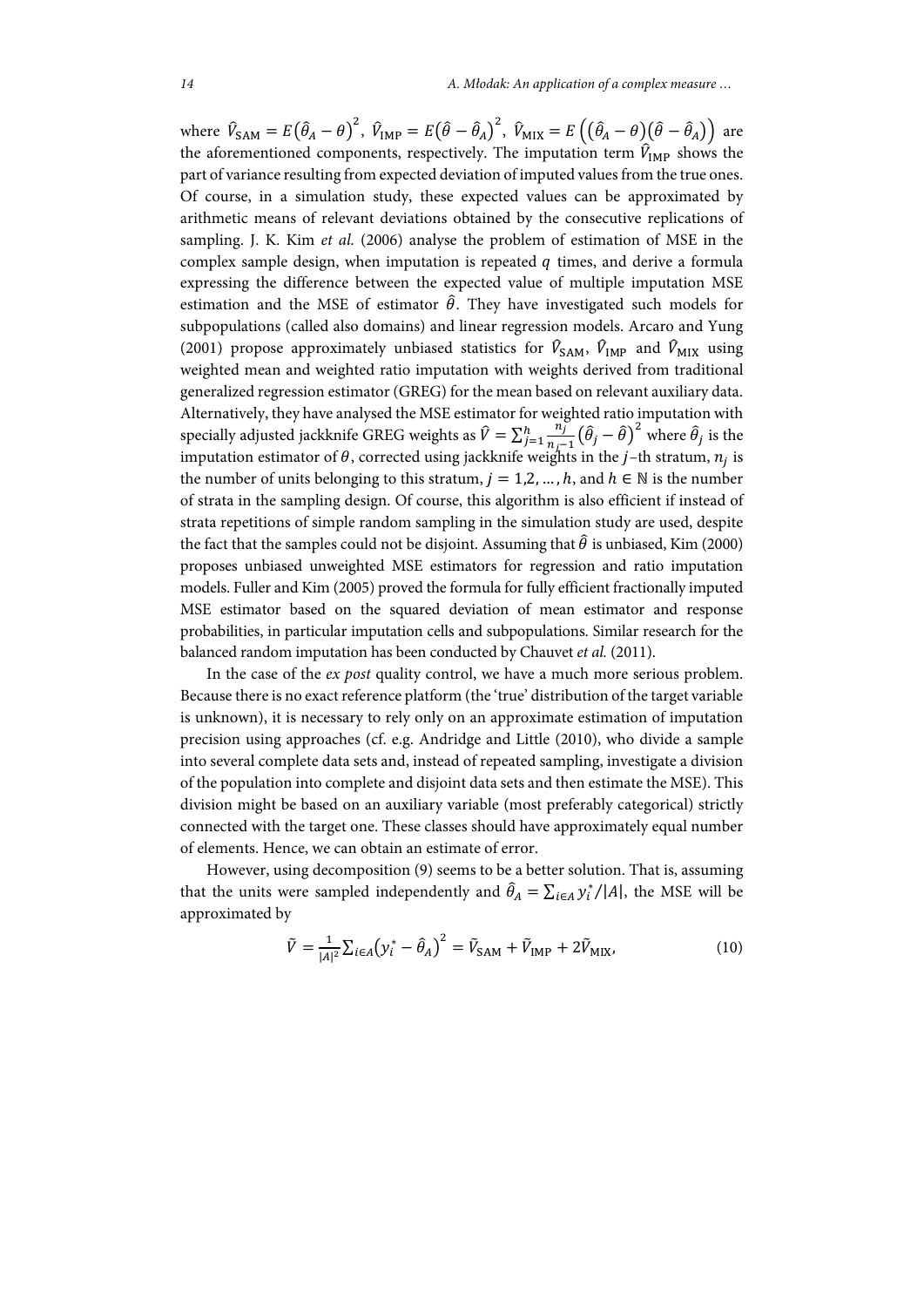where the relevant components are estimated using the following statistics:

sampling effects

$$
\tilde{V}_{\text{SAM}} = \frac{1}{|A|^2} \sum_{i \in A} (\tilde{y}_i - \hat{\theta}_A)^2, \tag{11}
$$

imputation effects

$$
\tilde{V}_{\text{IMP}} = \frac{1}{|A|^2} \sum_{i \in A} (y_i^* - \tilde{y}_i)^2,\tag{12}
$$

mixed effects

$$
\tilde{V}_{\text{MIX}} = \frac{1}{|A|^2} \sum_{i \in A} (y_i^* - \tilde{y}_i) (\tilde{y}_i - \hat{\theta}_A), \tag{13}
$$

where  $y_i^* = py_i + (1-p)\hat{y}_i$  and  $\tilde{y}_i = py_i + (1-p)(\left(n\hat{\theta}_A - |U|\hat{\theta}_U\right)/(n-|U|)),$ with  $p = 1$  if the value of Y for *i*-th unit is available and  $p = 0$  otherwise,  $\hat{\theta}_U =$  $\sum_{i\in I} \hat{y}_i/|U|$  is the estimator of  $\theta$  obtained on the basis of imputation for the set of units for which data on  $Y$  are unavailable (U), where  $|\cdot|$  denotes the cardinality of a given set. The value  $\tilde{y}_i$  is equal to  $y_i$  if  $y_i$  is available and to mean of known values of Y otherwise. Thus, we can perform detailed diagnostics of our imputation method.

The formulas  $(10) - (13)$  are designed for single imputation. Instead, one can also use multiple imputation in which case the variance can be imputed using the wellknown pooling rules by Rubin (1987). First of them is the within–imputation variance – the average of the mean of the within variance estimate, i.e. squared standard error – which reflects the sampling variance, i.e. the precision of the parameter of interest in each completed data set:

$$
\widehat{V}_w = \frac{1}{l} \sum_{i=1}^l \widehat{SE}_i^2,
$$

where *l* is the number of imputed data sets and  $\widehat{SE}_i$  – estimate of the sum of squared standard errors observed in  $i$ -th imputed data set,  $i = 1, 2, ..., l$ . The smaller sample, the larger the within–imputation variance.

The second rule concerns the between–imputation variance, which reflects the extra variance occurring due to the missing data and is estimated by taking the variance of the parameter of interest estimated over imputed data sets. It is computed using the formula

$$
\widehat{V}_b = \sqrt{\frac{\sum_{i=1}^l (\widehat{\theta}_i - \widehat{\overline{\theta}})^2}{l - 1}},
$$

where  $\hat{\theta}_i$  denotes the estimate of in *i*-th imputed data set and  $\hat{\bar{\theta}} = \sum_{l=1}^{l} \hat{\theta}_i / l$  is the pooled estimate of  $\theta$ ,  $i = 1, 2, ..., l$ . The higher the level of missing data, the larger the between–imputation variance.

The total variance is then given by

$$
\hat{V}_T = \hat{V}_w + \left(1 + \frac{1}{l}\right)\hat{V}_b.
$$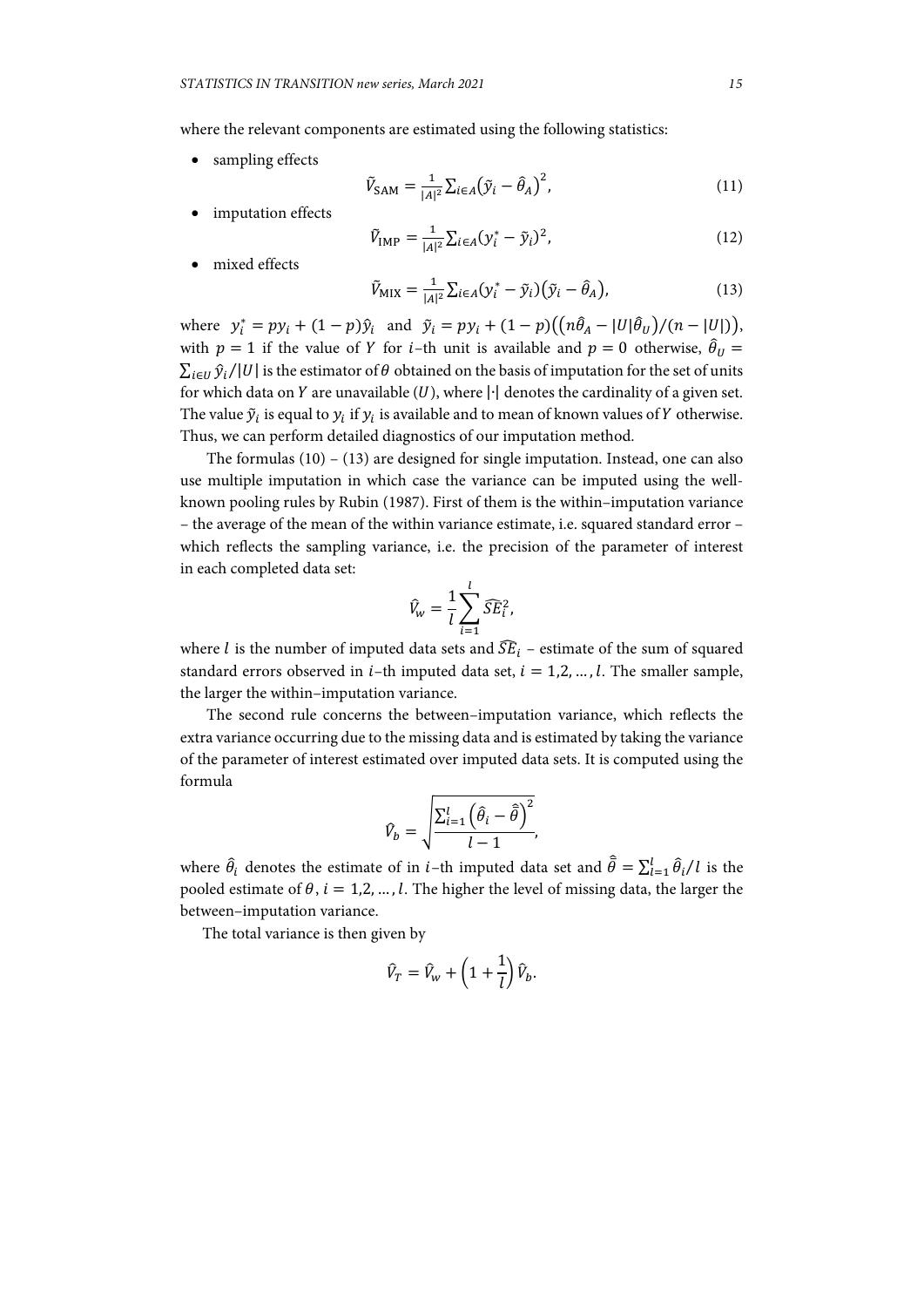## **5. Simulation study**

To verify the efficiency of our method a simulation experiment was conducted. A sample consisting of 200 units was constructed to account for circumstances observed in business statistics. We have assumed that the target variable  $Y$  and three auxiliary variables  $X_1, X_2$  and  $X_3$  are considered. Their values were drawn jointly from the multivariate log–normal distribution. This sampling was realized by generating random vectors from the multivariate normal distribution with the vector of expected values  $\mu = (3.5, 0.1, 1.3, -4.0)$  and covariance matrix of the form

$$
\Sigma = \begin{bmatrix} 2.5 & 1.0 & -1.7 & 2.4 \\ 1.0 & 1.3 & 0 & 0 \\ -1.7 & 0 & 3.4 & 0 \\ 2.4 & 0 & 0 & 6.7 \end{bmatrix}
$$

and next exponentiating obtained results. Thus,  $Y$  is represented by first coordinate of any such vectors and  $X_1, X_2, X_3$  – by second, third and fourth, respectively. Such an attempt is motivated by the following premises:

- most experts experienced in business statistics argue that the log–normal distribution is the best way to approximate the distribution of variable occurring in this field,
- the auxiliary variables should be uncorrelated each with other, but they all should be clearly correlated with the target variable; in the investigated case the expected Pearson correlation coefficients of  $X_1$ ,  $X_2$  and  $X_3$  with Y are 0.5547, -0.5831 and 0.5864 respectively,
- in commonly used professional statistical software (SAS, R, etc.) the random number/vectors from log–normal distribution can be generated only by exponentiating values/vectors drawn only from the normal distribution. Moreover, in the multivariate case it is required that covariance matrix is positive definite<sup>7</sup>.

In practice, the possibilities of establish and that all aforementioned conditions are simultaneously satisfied is slightly restricted. We have chosen the best possible solution in this situation.

Another problem was connected with the modelling of non–response. That is, it should be decided how to choose records for which data on  $Y$  are assumed to be missing and have to be imputed. Of course, the simplest way to do it seems to be taking a random subsample of the original data and drop values of  $Y$  for them (it is the socalled *Missing Completely at Random* – MCAR condition, according to the terminology

l

<sup>&</sup>lt;sup>7</sup> It is not difficult to prove that the  $n \times n$  covariance matrix is arrowhead (i.e. it has non zero diagonal and first row and first column entries), positive definite and produces Pearson's correlation matrix, whose entries in the first row and the first column are greater (in terms of absolute values) than 0.5 only if  $n \leq 4$ .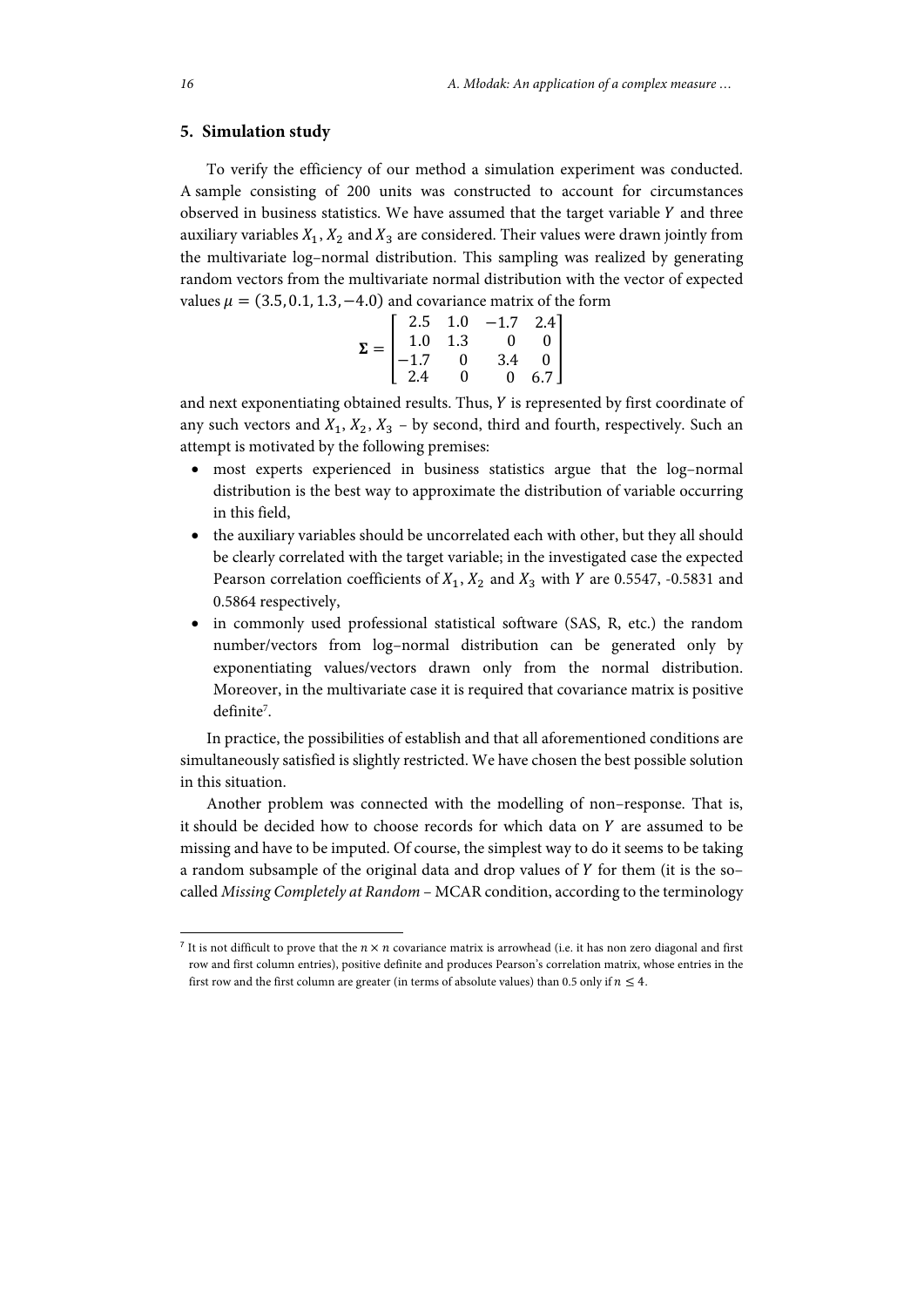introduced by Little and Rubin (2002)). Unfortunately, this attempt is rarely used in practice – mainly due to the fact that its application leads usually to unbiased estimation. Thus, also differences between various methods in this context can be just random sampling fluctuations. Therefore, the MAR (*Missing at Random*) scenario, where it is assumed that the missing data mechanism depends on the auxiliary  $(X)$ variables, could be a more appropriate solution here. That is, the missingness can be explained by variables, for which full information is available. It makes MAR different than MCAR, where it is assumed that gaps in data result from random results. According to the relevant proposals, which can be found in literature (cf. e.g. Pampaka *et al.* (2016)), we use the logit model here, in which the importance of particular auxiliary variable is taken into account, i.e.

$$
logit(p_i) = -0.5 + 0.3x_{i1} - 1.2x_{i2} + 0.2x_{i3},
$$

where  $p_i$  is the probability that the value  $y_i$  is missing and  $x_{ij}$  denotes the value of  $X_i$ for *i*–th object,  $j = 1,2,3$ . The value  $y_i$  was regarded as missing if  $\hat{p}_i \ge 0.5$  where  $\hat{p}_i$  is the estimate of  $p_i$  obtained from this model,  $i = 1, 2, ..., n$ . The structural parameters (-0.5, 0.3, -1.2 and 0.2) in this model were established a priori so that to ensure various connections of auxiliary variables with possibility of lack of data on  $Y$  and simultaneously usually reasonable expected number of such missing items.

The following imputation methods were used:

- ratio imputation (denoted as R),
- ratio imputation with the complex measure (RM),
- regression imputation  $(RG)$ ,
- regression imputation with complex measure based on (4) (RGM),
- regression imputation with iteration (RGI),
- regression imputation with iteration based on complex measure using (6) (RGIM),
- predictive mean matching (PMM),
- predictive mean matching with the complex measure (PMMM),
- propensity score method (PSM),
- propensity score method with the complex measure using (8) (PSMM).

The classical ratio imputation was conducted using such an auxiliary variable which was best correlated with  $Y$  (in terms of available data). The complex measure used instead of the set of three independent auxiliary variables was determined using the formula (2) based on the normalization using the Weber median (1), taxonomic benchmark and distance of units from the benchmark indicated in steps 5 and 6 of the procedure described in Section 3. The experiment was conducted using especially constructed algorithm prepared in the SAS Enterprise Guide 4.3. software (and especially its IML environment). In the case of the regression, predictive mean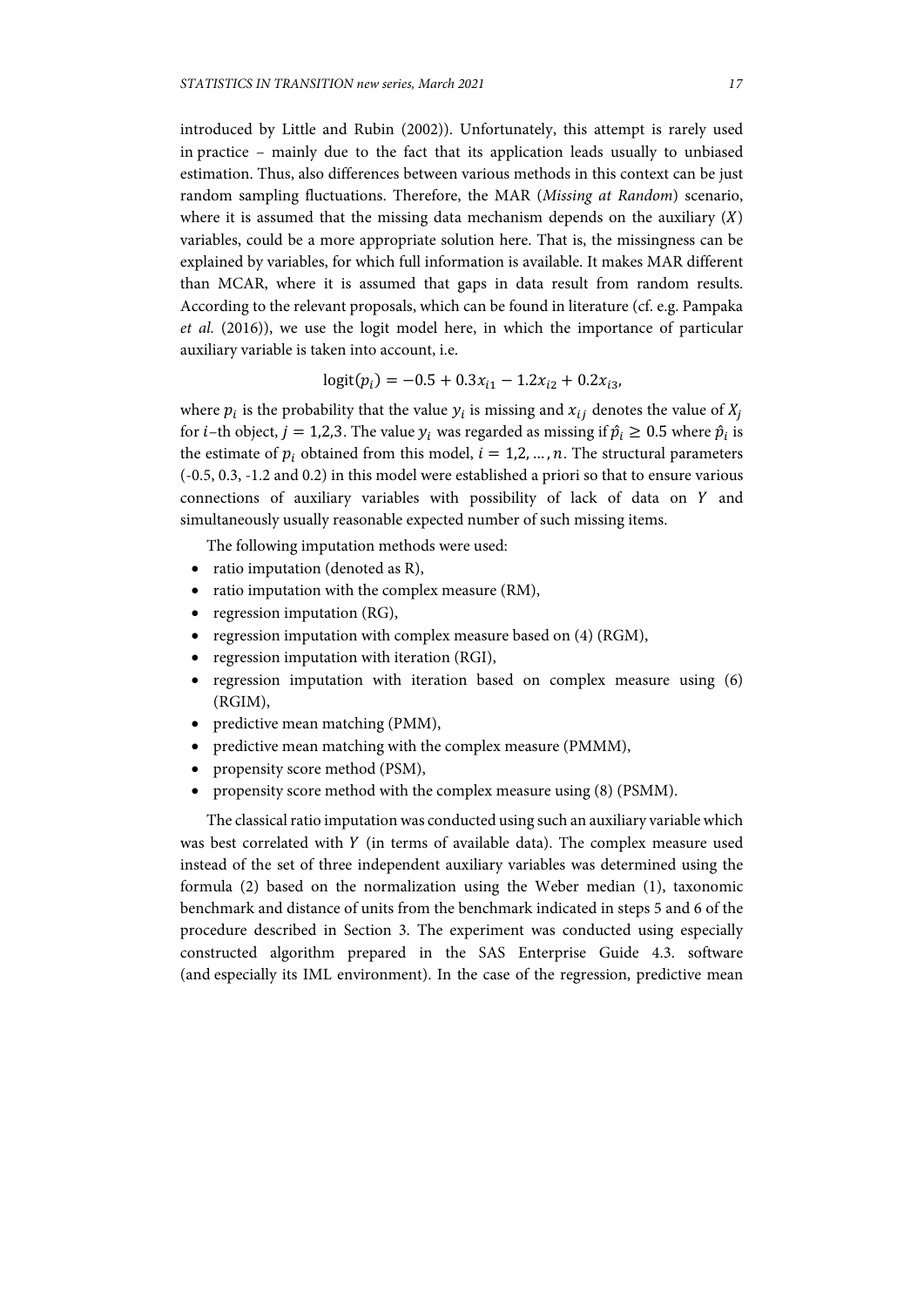matching and propensity score method the mi procedure was used. In the case of RGI, RGIM, PMM and PMMM methods 10 iterations and for PSM and PSMM – 2 iterations were done. It was sufficient to ensure relevant quality of imputed data. The whole experiment was replicated 1000 times. It is worth noting that each replication covered both drawing new samples and generating the missing value.

Using the results of imputation we have computed the analysed measures of quality. That is, we have used the maximum distance from imputed values and the following measures of quality of estimation of expected value of  $Y$  using the empirical arithmetic mean of the available and imputed values: bias, MSE, estimated MSE (using only available data for  $Y$  supplemented with the imputed ones, formula  $(10)$ ), components of the MSE (according to (10)) and the estimated MSE (formulas (11), (12), (13)).



Figure 1. Box-and-whisker visualisation of distributions of the target variable Y means - original and with imputed values – by methods of imputation.

Source: Author's work using the SAS Enterprise Guide 4.3 software (with IML environment).

Figure 1 presents box–and–whisker plots reflecting the distribution of means of original, complete, values of  $Y$  and means of modified  $Y$  where modelled missing values are replaced with implants generated using particular methods presented above. These means were computed for relevant units over 1000 replications. One can observe that using the complex measure instead of the simple collection of auxiliary variables a substantial reduction of outlying (expressed especially by extreme values of the means) results of regression imputation (also with iteration) is achieved. Such an improvement in this context is considerable also for the propensity score method. In any case, the population mean of Y seems to be slightly underestimated, but this bias is not great.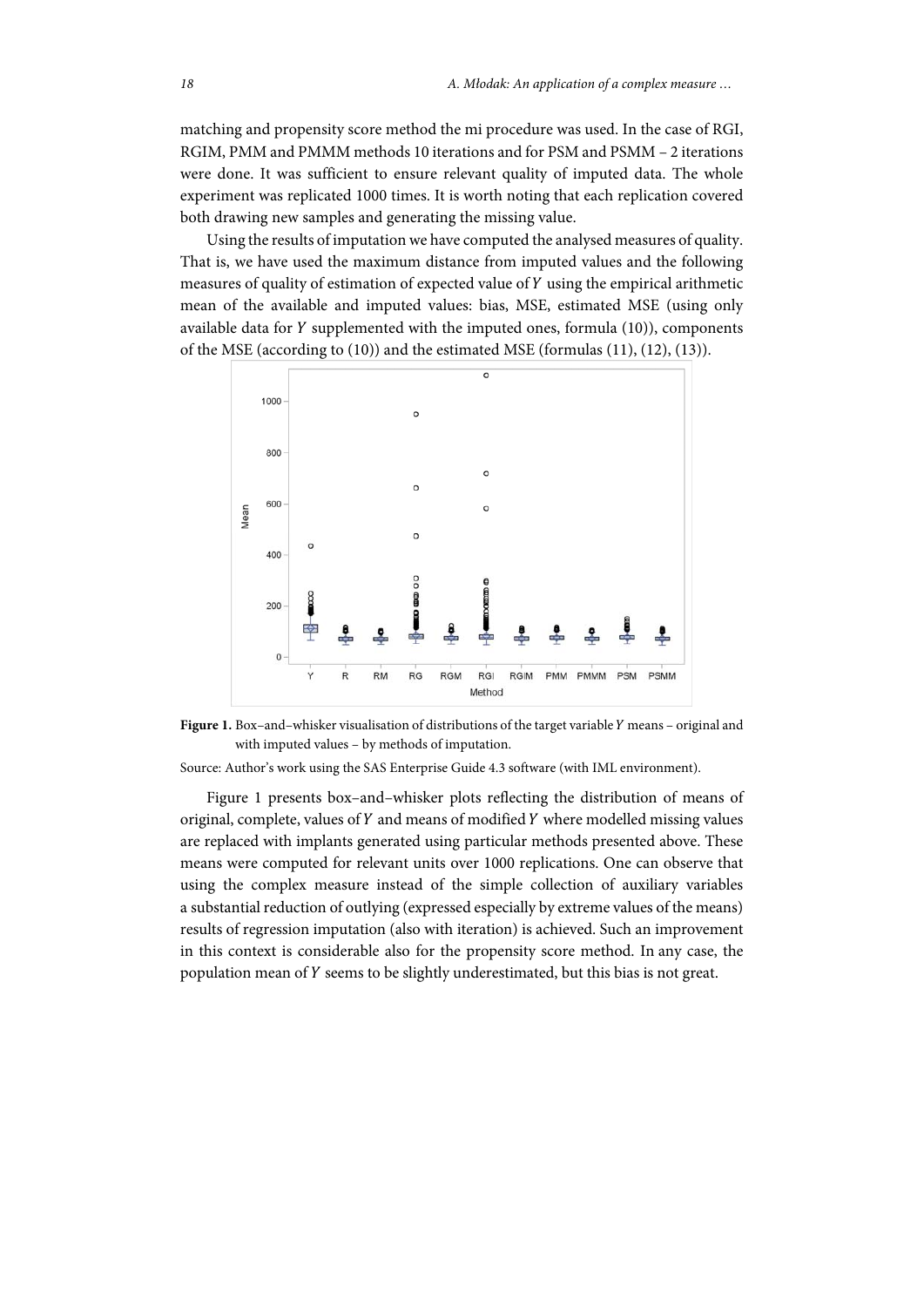

Figure 2. Comparison of quality indicators for estimation of mean of Y using original and imputed data by methods of imputation.

Source: Author's work using the SAS Enterprise Guide 4.3 software (with IML environment).

The results of the experiment in terms of quality indicators of imputation are presented in Figure 2. It contains the average values of these indices computed over 1000 trials. MSE, SAM, IMP and MIX denote here the mean square error and its sampling, imputation and mixed effect components and eMSE, eSAM, eIMP and eMIX their estimators, computed using formulas (10), (11), (12) and (13), respectively. One can observe that using the complex measure substantially improves the quality of imputation for R, RG and RGI methods. Such an improvement is especially considerable in terms of MSE and its imputational component. For the remaining methods this advantage is lower, but also observable. The sampling component (SAM) does not depend on the imputation methods, by the assumption. Some very small increase in IMP and MIX (in absolute values) components after using the complex measure in R, PMM and PSM methods may be a result of slightly higher bias of imputed values in this case, which was observed already in Figure 1.

It would be also interesting to employ the imputation methods when the complex measure (2) is used and when all variables are used, but in application of imputation methods based on individual variables, these variables are normalized according using the formula (1). Figures 3 and 4 show distribution of target variable means and quality indicators obtained after 1000 replications made according to the above described principles.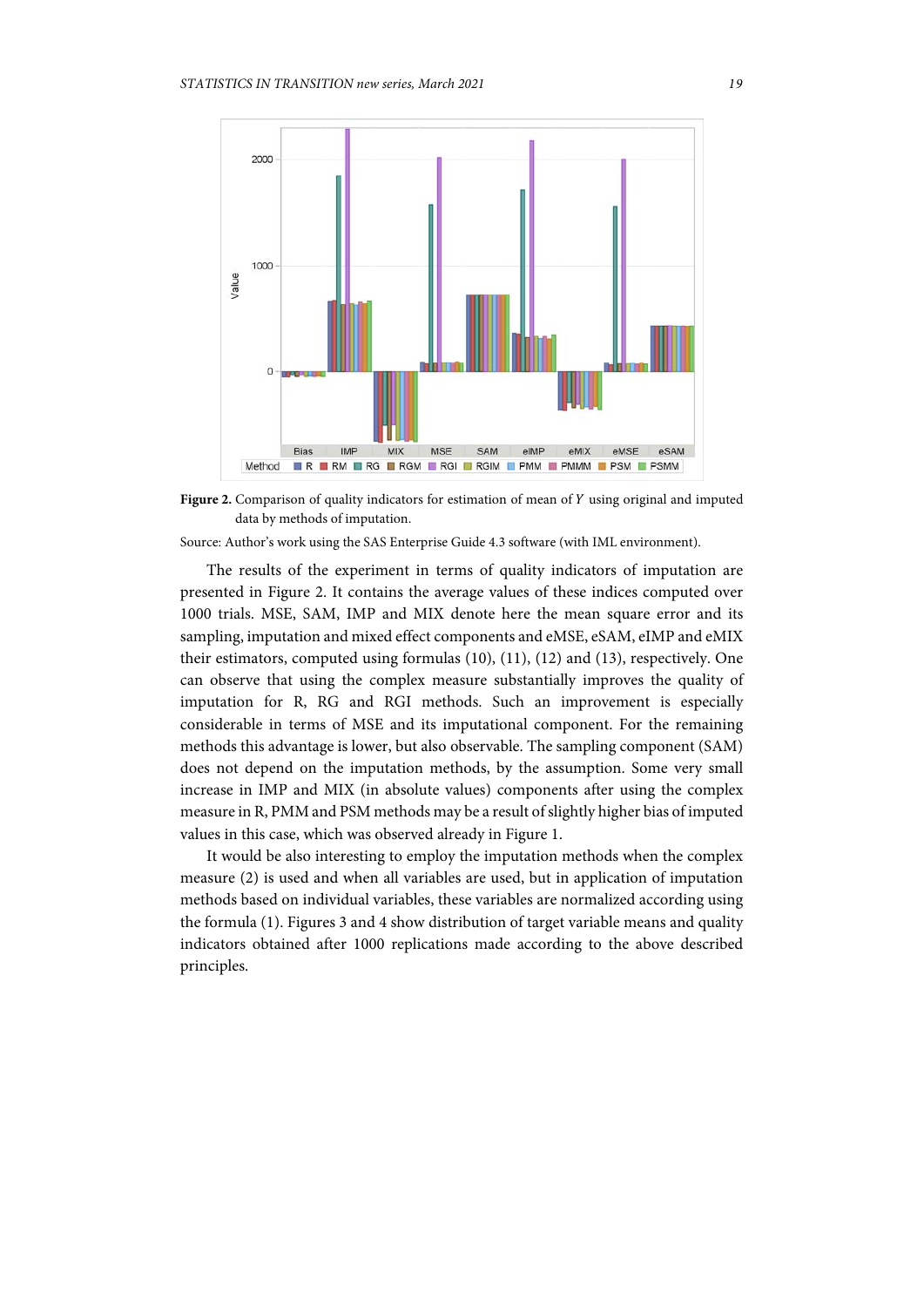

Figure 3. Box-and-whisker visualisation of distributions of the target variable Y means - original and with imputed values – by methods of imputation, variables normalized using the Weber median.

Source: Author's work using the SAS Enterprise Guide 4.3 software (with IML environment).



Figure 4. Comparison of quality indicators for estimation of mean of Y using original and imputed data by methods of imputation, variables normalized using the Weber median.

Source: Author's work using the SAS Enterprise Guide 4.3 software (with IML environment).

One can observe that majority of our previous observations was confirmed. That is, the reduction of imputation error when using the complex measure instead of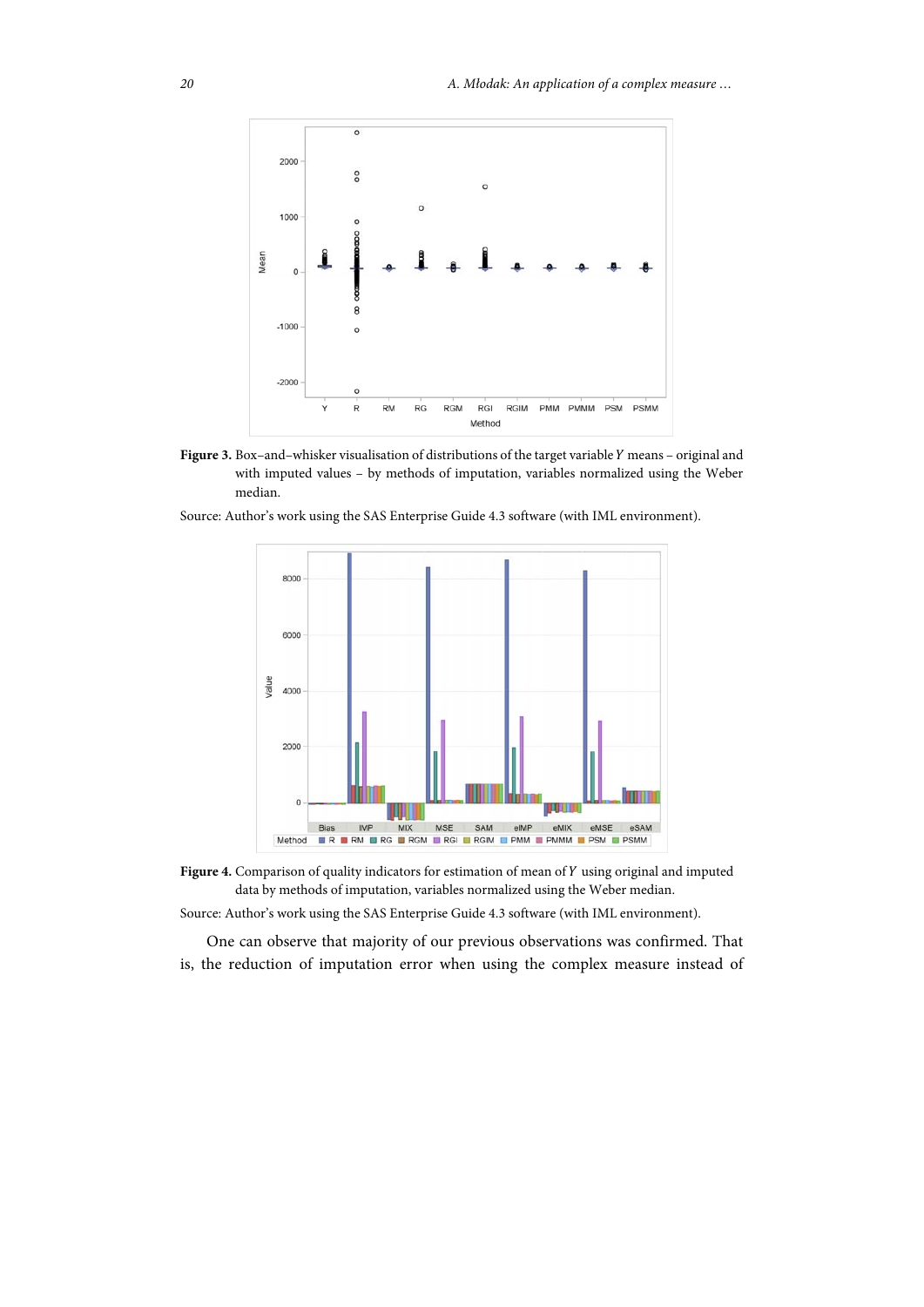variables normalized using the Weber median is especially considerable for R, RG and RGI methods. In other cases, the advantage of such replacement is much smaller. The imputation based on the complex measure allows also for reduction of distorting outliers in the imputed values. These results lead to the conclusion that for some methods the use of the complex measure is more efficient than when the individual variables in model-based imputation are used – independently from that whether these variables are normalized or not.

## **6. Empirical study**

Our alternative study was based on data on 36 firms representing the IT sector in Bermuda, Canada, China, Denmark, Finland, Germany, Greece, Indonesia, Japan, Mexico, Russia, South Korea, Sweden, the UK and the USA, stored on Instructional Web Server of the California State University in Los Angeles, USA (http://instructional1.calstatela.edu/mfinney/Courses/491/hand/sas\_exercise/tech3.xls). Here, the following five variables are recorded: Return on Equity (ROE, %), Revenues (in million \$), Revenue Growth (RGR, %), Total Shareholder Return (TSR, %) and Profits (PR, in million \$).

The set originally contained 39 firms, but due to missing data for ROE three of them had to be dropped. For the purposes of the study, the revenues were chosen as the variable to be imputed. To implement the non-response we use – similarly as in the case of the simulation study (Section 5) – the MAR condition for missing data. Two independent options of the logit model of missingness of data on revenues were applied. The first of them takes the correlation of available variables with revenues into account, the second one underlies the variability of ROE, RGR, TSR and PR. On the other hand, we had also to remember about upper limits of computational capability of the software (connected with exponentiating used in determination of estimates of the missingness probability). Finally, the analysed logit models had the following forms:

- option 1:  $logit(p_i) = 0.001 ROE_i + 0.5 RGR_i 1.1 TSR_i 0.004 PR_i$ ,
- option 2:  $logit(p_i) = 0.27 ROE_i + 0.005 RGR_i 0.005 TSR_i 0.04 PR_i$ .

Again,  $y_i$  is regarded as missing when  $\hat{p}_i \geq 0.5$ ,  $i = 1, 2, ..., n$ . The use of the option 1 generated 7 gaps in data whereas the option 2 resulted in 8 non–response items.

Similarly as in Section 5, we have now constructed the complex measure which will serve as a support for imputation. It was based on three indicators which are strongly diversified and weakly correlated with the revenues, selected according to Step 2 of the procedure described in Section 1, i.e. ROE, RGR and TSR. The variation of all possible variables was very high (i.e. the coefficient of variation amounted to 77.2% for ROE, 96.2% for RGR, 137.8% for TSR and 299.2% for PR). The diagonal entries of the inverse of correlation matrix are respectively: 1.5149, 1.9651, 1.6123 and 1.2122. Hence, the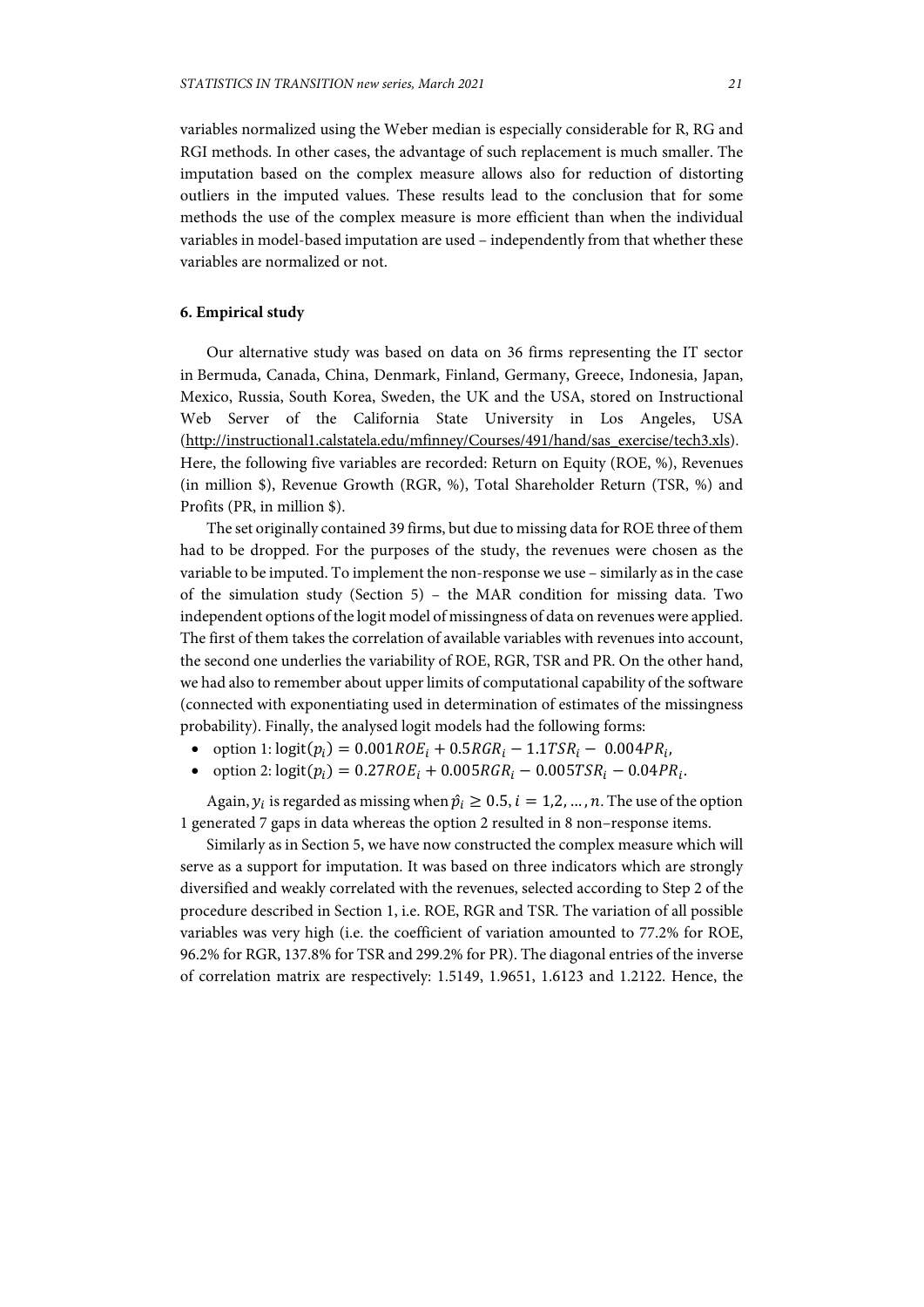possible auxiliary variables are mutually weakly correlated. Because PR is weaker correlated with the target variable than others (the relevant Pearson's correlation coefficient amounted to 0.1905, whereas for the remaining variables it exceeded 0.21 or – for TSR – even 0.3), we decided to remove it. Thus, we have obtained the set of diagnostic features. All of them are stimulants for revenues. We have computed the Weber median for them. Its coordinates amounted to 21.5131, 21.9906 and 26.9717 respectively. Next, – according to Step 4, we have normalized the diagnostic features using the formula (1). These normalized values were the basis of computation of the final complex measure by determination of the taxonomic benchmark of development (step 5), which was described by the vector (3.5726, 2.4161, 5. 3996), computation of distance of entities from the benchmark (Step 6) and the values of the complex measure (Step 7, formula (2)).

To impute simulated missing data, the same methods as in Section 5 were applied, i.e. ratio imputation (R), regression imputation (RG), regression imputation with iteration (RGI), predictive mean matching (PMM) and propensity score method (PSM), each of them also with the option based on the complex measure (RM, RGM – with formula (4), RGIM – formula (6), PMMM and PSMM – with formula (8), respectively). In classical ratio imputation the Total Shareholder Return was used as a reference variable, because it is the one most correlated with the target variable.

In Figure 5, the means of revenues and their relevant 95% confidence intervals for original  $(Y)$  and imputed data – when the option 1 is applied – are visualised. The vertical dashed line shows the true mean of  $Y$ . We can observe that the use of the complex measure in the case of ratio imputation substantially improves the precision of mean estimation. Better adjustment in this context is considerable also for RG and PMM when explanatory variables are replaced with the complex measure.

Table 1 shows the comparison of basic statistics describing the shape of original distribution of  $Y$  with complete data and distribution of  $Y$  where data gaps were filled up by imputed values obtained using a relevant imputation method. One can notice here that differences between respective extremes (minimums and maximums), median and quartiles of the original variable and its imputed version confirm our earlier conclusions to a very large extent. It is possible that many of them are caused by existing incidentally very small or very high values of imputed values, which is the integral part of risk connected with any imputation. The relatively high coefficient of variation seems to be a good justification of this view. Moreover, the skewness and kurtosis of distribution of 'complete' Y is better approximated by option based on the complex measure for the predictive mean matching (PMMM) and diversification (expressed by  $CV=136.2\%$ , whereas for  $Y CV=130.4\%$ ) – by the propensity score method (PSMM).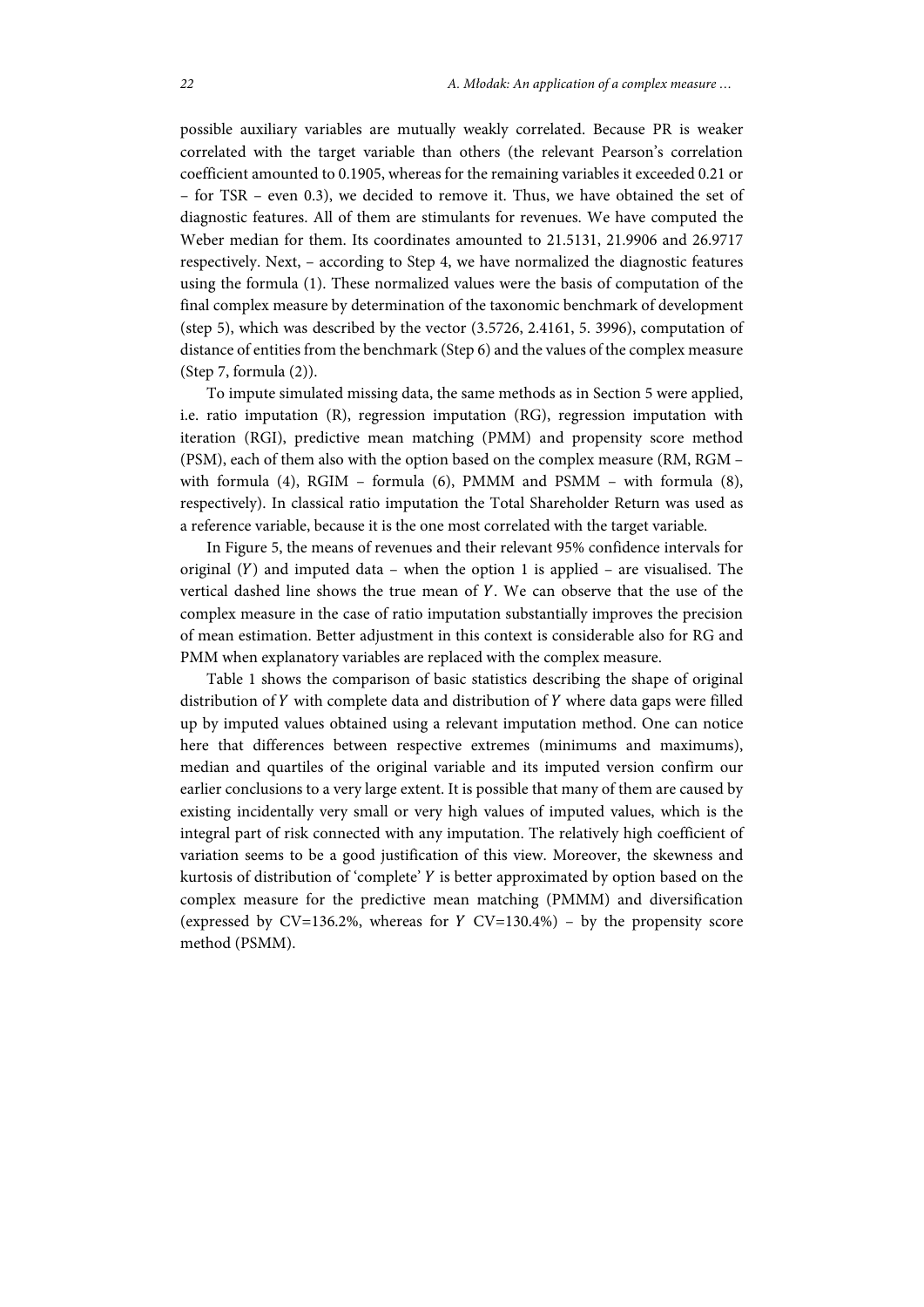

Figure 5. Means and their 95% confidence intervals for original and imputed data on revenues (in million \$) – option 1 of missing data model.

Source: Author's work using the SAS Enterprise Guide 4.3 software (with IML environment).

Respective results of the use of option 2 in modelling data missingness are presented in Figure 6 and Table 2. They show again that most of the imputation methods underestimate the mean of Y. The use of the complex measure improves the quality of estimation of the mean in the case of ratio, regression and propensity score methods. Also, in this case the PMMM approach better approximates skewness and kurtosis whereas  $PSMM - CV$  and skewness of the original values  $(Y)$  than PMM and PSM, respectively.





Source: Author's work using the SAS Enterprise Guide 4.3 software (with IML environment).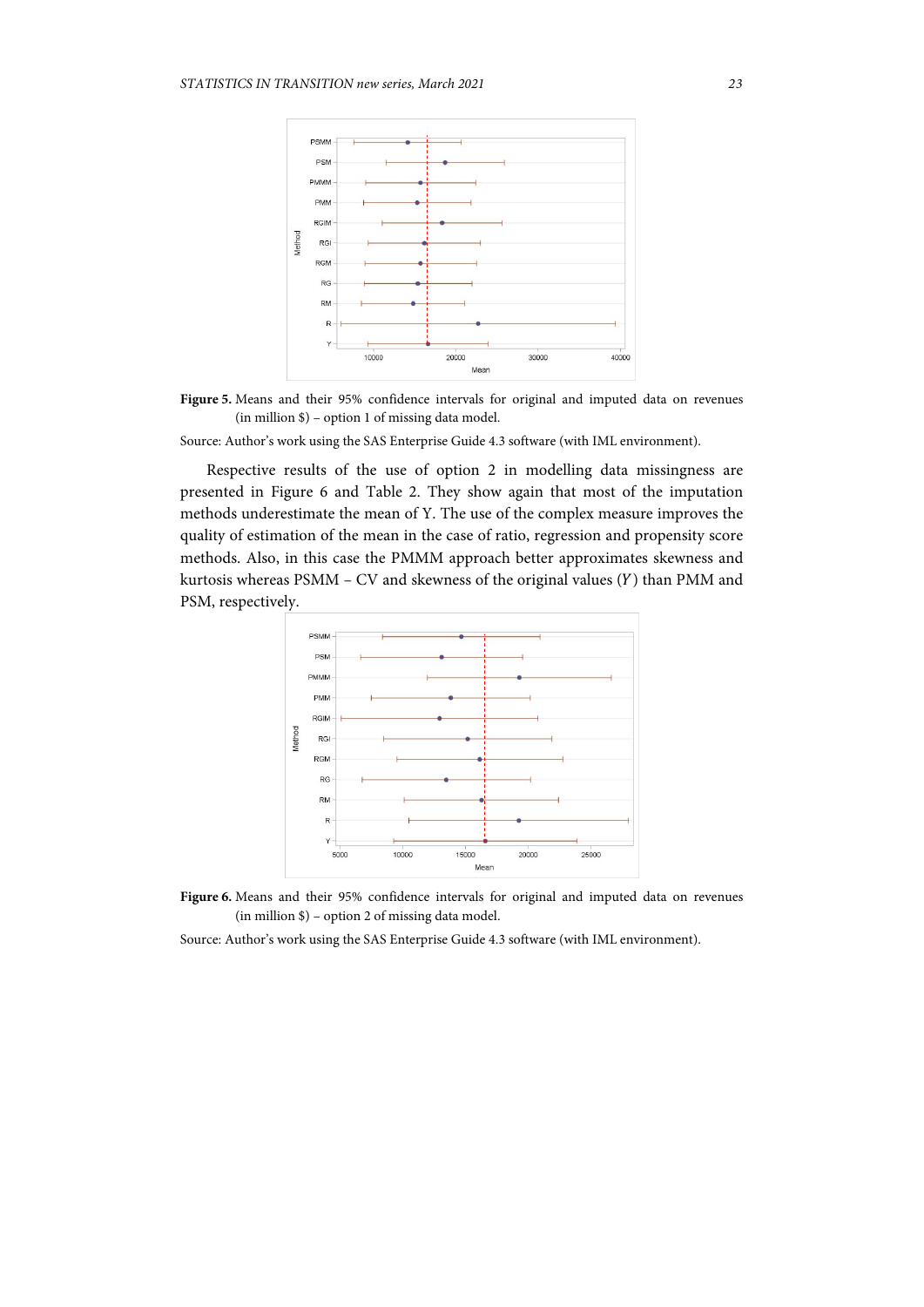Of course, in contrast to the simulation study, data used here are arbitrary and fixed. Hence, the coefficients in the MAR condition formulas are established once and, in consequence, the imputation was done also once. Since most of the analysed imputation methods are stochastic and the result of one execution is random, it is difficult to formulate general conclusions on this basis. However, we have taken one more trial which allowed for an increase of random contribution to MAR condition and can to some extent verify the aforementioned observations.

In the second attempt for imputation based on individual variables we have taken their values normalized using the Weber median according to the formula (1). Moreover, we ensure that the number of removed (and imputed) values of the target variable will be relatively large, but not too large. More precisely, we assumed that the number of removed values should be not smaller than 11 and nor greater than 17. The MAR condition was still logit:  $logit(p_i) = \beta_1 \cdot ROE_i + \beta_2 \cdot RGR_i + \beta_3 \cdot TSR_i - \beta_4 \cdot RGR_i$  $PR_i$ , where – to take the correlation of auxiliary variables with the target one –  $\beta_1$  and  $\beta_2$  were sampled from the uniform  $U\left(-\left(0.7\cdot\frac{k}{1000}\right), 1-\left(0.7\cdot\frac{k}{1000}\right)\right)$  distribution whereas  $\beta_1$  and  $\beta_1$  – from  $U\left(0.7 \cdot \frac{k}{1000}, 1 + \left(0.7 \cdot \frac{k}{1000}\right)\right)$  where k= 2349 and takes the following values:  $\beta_1 = 0.0000399$ ,  $\beta_2 = 3.7883793$ ,  $\beta_3 = 2.44456$  and  $\beta_4 =$ 0.5172775. This way, we have obtained data with 15 gaps. Figure 7 shows the comparison of means and their confidence intervals in this case.

One can observe that the application of the complex measure in the model-based imputation allows often for tightening the confidence imputation for means. We have also repeated this simulation for some other  $k$ , which allows for satisfaction of all above described assumptions and the results were quite similar.



**Figure 7.** Means and their 95% confidence intervals for original and imputed data on revenues (in million \$) – data normalized using the Weber median and random coefficients in MAR. Source: Author's work using the SAS Enterprise Guide 4.3 software (with IML environment).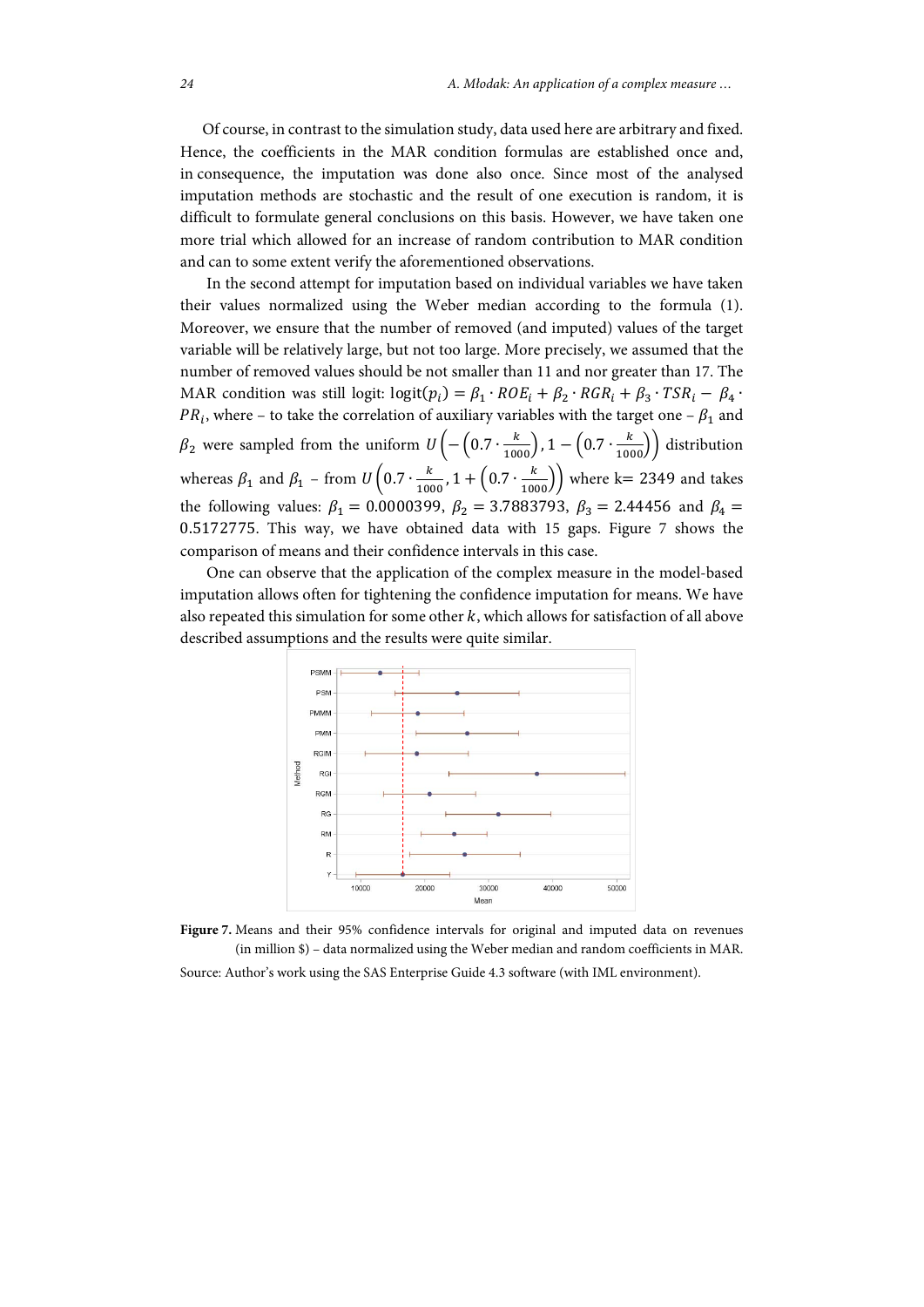# **7. Conclusions**

The main conclusions which can be formulated on the basis of our studies are as follows. Construction of a complex measure using ordinal statistics (of which the Weber median) ensures a more efficient exploitation of mutual connections between possible auxiliary variables and therefore more informative imputation (cf. Młodak (2006, 2014)). Using the complex measure instead of one or more auxiliary variables is especially favourable for ratio and regression imputation, where the improvement in quality expressed by bias or Mean Squared Error is usually large. In many cases similar observation can be done for the regression imputation with iteration. For the predictive mean matching and propensity score method replacing the summarized predictor variables themselves by the complex measure gives not such considerable advantages – probably due to additional correction mechanism built into these procedures (i.e. indicating best 'donor' of imputed value in the former and grouping observations and bootstrap in the latter case). However, also in these cases using the complex measure can lead to better reflection of some important characteristics of distribution of the original variable, i.e. variation, skewness or kurtosis, which describe its shape.

It is worth noting that the efficiency of particular imputation algorithms in the simulation study depends, among other things, on the MAR condition being regarded as inherently strong. The logit model used in the presented simulation study assumes that the occurrence of data gaps of the target variable depends on all fully available variables. Such an attempt enables to exploit connections between analysed variables (both with incomplete and complete data) and, in consequence, the whole information potential of the database. It then proves to be more systematic than random reasons of the gaps.

The complex measure provides more stable results, i.e. gives substantially lower risk of excessive outliers. However, one should remember that the conditions for the efficient use of the complex measure are: proper choice of auxiliary variables on the basis of which it is constructed and the method of its construction. The choice of model–based imputation method which has to be applied with the complex measure depends on the main aim of the imputation: for estimation of mean or similar population statistics ratio or regression imputation is recommended; if a scientist is more interested in approximation of the shape of unknown distribution, the predictive mean matching or the propensity score method can provide better effects for him/her.

## **Acknowledgement**

The author is very grateful to two anonymous reviewers for valuable comments and suggestions, which substantially contributed to improvement of quality of this study.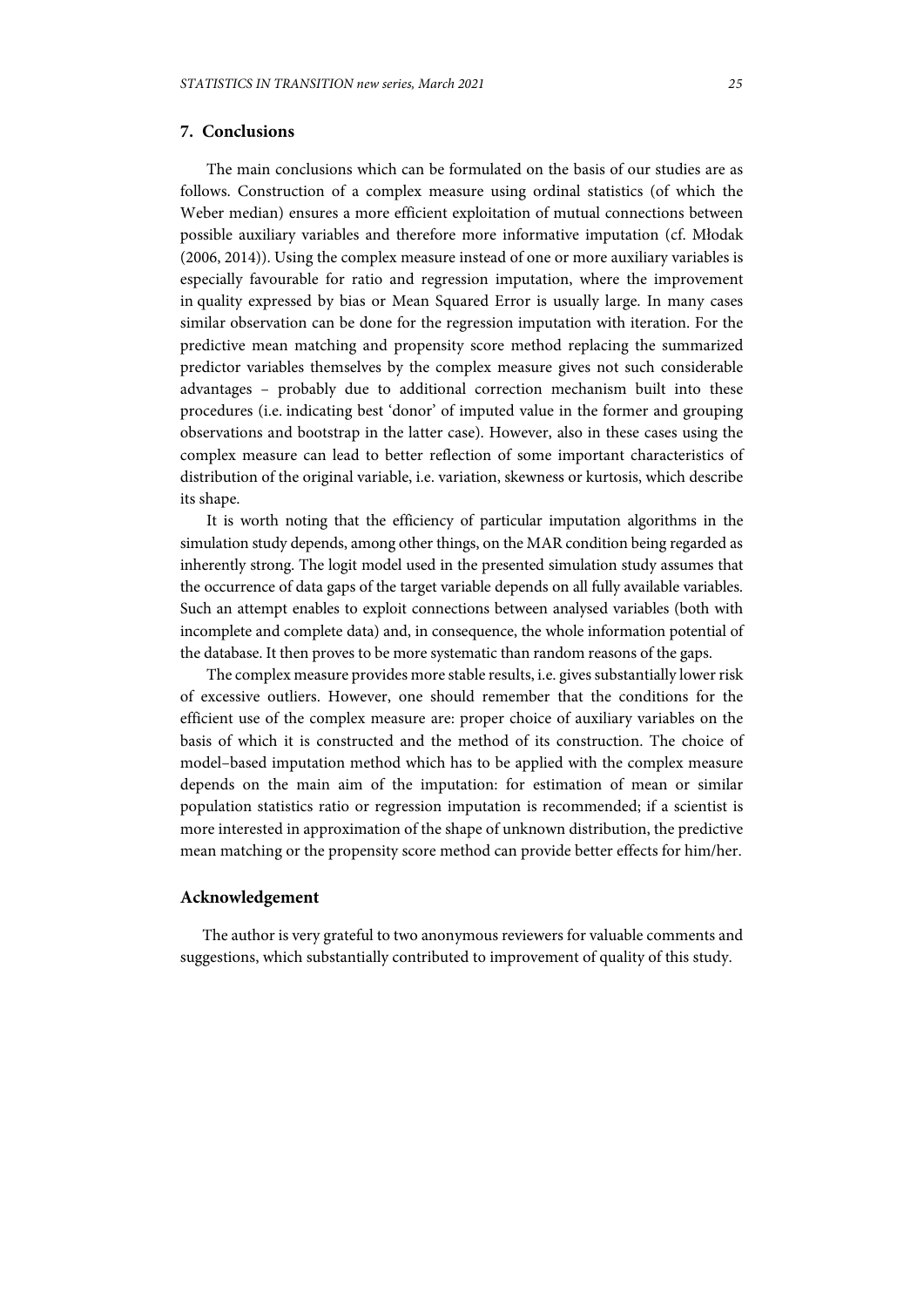# **References**

- ALLISON, P. D., (2000). Multiple Imputation for Missing Data: A Cautionary Tale, Sociological Methods and Research, Vol. 28, pp. 301–309.
- ANDRIDGE, R. R. and LITTLE, R. J. A., (2010). A Review of Hot Deck Imputation of Survey Non–response, International Statistical Review, Vol. 70, pp. 40–64.
- ARCARO, C. and YUNG, W., (2001). Variance estimation in the presence of imputation, SSC Annual Meeting, Proceedings of the Survey Method Section, pp. 75–80.
- CHAUVET, G., DEVILLE, J.–C. and HAZIZA, D., (2011). On Balanced Random Imputation in Surveys, Biometrika, Vol. 98, pp. 459–471.
- DE WAAL, T., PANNEKOEK, J. and SCHOLTUS, S. (2011). Handbook of Statistical Data Editing and Imputation, Wiley Handbooks in Survey Methodology, John Wiley & Sons, Inc., Hoboken, New Jersey.
- DUROCHER, S. and KICKPATRICK, D., (2009). The projection median of a set of points, Computational Geometry, Vol. 42, pp. 364–375.
- HORTON, N. J. and LIPSITZ, S. R., (2001). Multiple Imputation in Practice: Comparison of Software Packages for Regression Models with Missing Variables, Journal of the American Statistical Association, Vol. 55, pp. 244–254.
- HUNDEPOOL, A., DOMINGO–FERRER, J., FRANCONI, L., GIESSING, S., NORDHOLT, E. S., SPICER, K., DE WOLF, P.–P., (2012). Statistical Disclosure Control, Series: Wiley Series in Survey Methodology, John Wiley & Sons, Ltd.
- JOLLIFFE, I. T. (2002). Principle Component Analysis. Second Edition. Springer Verlag, New York, Berlin, Heidelberg.
- KIM, K., (2000). Variance estimation under regression imputation model, Proceedings of the Survey Research Methods Section, American Statistical Association.
- KIM, J. K., BRICK, M., FULLER, W. A. and KALTON, G., (2006). On the bias of the multiple-imputation variance estimator in survey sampling, Journal of the Royal Statistical Society: Series B (Statistical Methodology), Vol. 68, pp. 509–521.
- LAVORI, P. W., DAWSON, R. and SHERA, D., (1995). A Multiple Imputation Strategy for Clinical Trials with Truncation of Patient Data, Statistics in Medicine, Vol. 14, pp. 1913–1925.
- LITTLE, R. J. A. and RUBIN, D. B., (2002). Statistical Analysis with Missing Data. Second Edition, John Wiley & Sons, Inc., New York.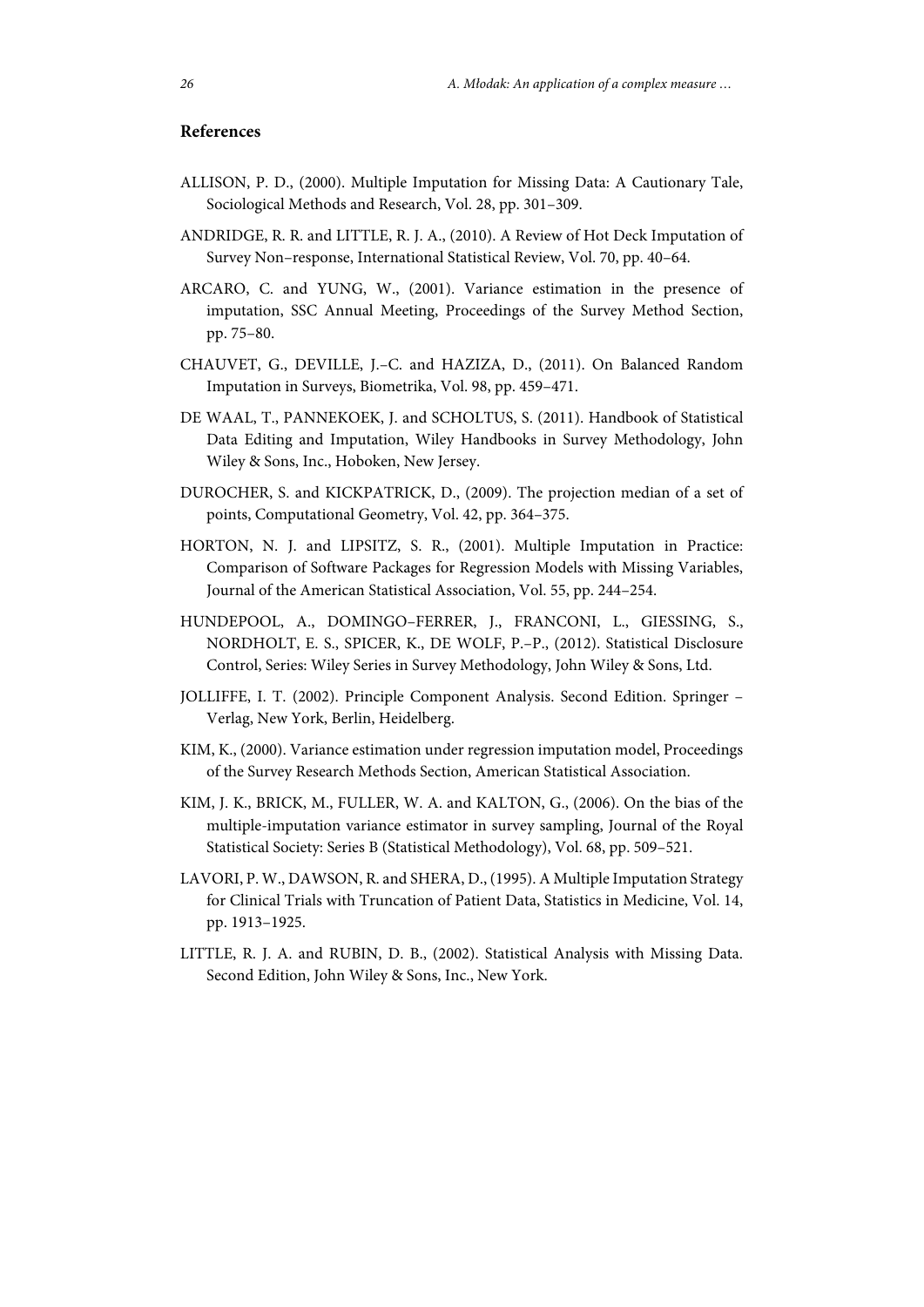- MALINA, A. and ZELIAŚ, A., (1998). On Building Taxonometric Measures on Living Conditions, Statistics in Transition, Vol. 3, No. 3, pp. 523–544.
- MILASEVIC, P. and DUCHARME, G. R., (1987). Uniqueness of the Spatial Median, The Annals of Statistics, Vol. 15, No. 3, pp. 1332–1333.
- MŁODAK, A., (2014). On the construction of an aggregated measure of the development of interval data, Computational Statistics, Vol. 29, pp. 895–929.
- MŁODAK, A., (2006). Multilateral normalisations of diagnostic features, Statistics in Transition, vol. 7, pp. 1125–1139.
- NETER, J., WASSERMAN, W. and KUTNER, M. H., (1985). Applied Linear Statistical Models: Regression, Analysis of Variance and Experimental Designs, 2nd edition, Homewood, IL: Richard D. Irwin, Inc., U.S.A.
- PAMPAKA, M., HUTCHESON, G. and WILLIAMS, J., (2016). Handling missing data: analysis of a challenging data set using multiple imputation, International Journal of Research & Method in Education, vol. 39, No. 1, pp. 19–37.
- ROUSSEEUW, P. J. and LEROY, A. M., (1987). Robust Regression and Outlier Detection, ed. by John Wiley & Sons, New York.
- RUBIN, D. B., (1987). Multiple Imputation for Nonresponse in Surveys, John Wiley & Sons, New York.
- SÄRNDAL, C. E. (1992). Methods for estimating the precision of survey estimates when imputation has been used, Survey Methodology, vol. 18, pp. 241–252.
- SCHAFER, J. L., (1997). Analysis of Incomplete Multivariate Data, New York: Chapman and Hall.
- TIBSHIRANI, R., (1996). Regression Shrinkage and Selection via the Lasso, Journal of the Royal Statistical Society, Series B (Methodological), Vol. 58, No. 1, pp. 267–288.
- VANDEV, D. L., (2002). Computing of Trimmed L1 Median, Laboratory of Computer Stochastics, Institute of Mathematics, Bulgarian Academy of Sciences, (preprint), available at
- http://www.fmi.uni-sofia.bg/fmi/statist/Personal/Vandev/papers/aspap.pdf .
- YUAN, Y. C., (2010). Multiple Imputation for Missing Data: Concepts and New Development (Version 9.0), SAS Institute Inc, Rockville, MD, U.S.A.
- ZELIAŚ, A., (20042). Some Notes on the Selection of Normalization of Diagnostic Variables, Statistics in Transition, vol. 5, No. 5, pp. 787–802.